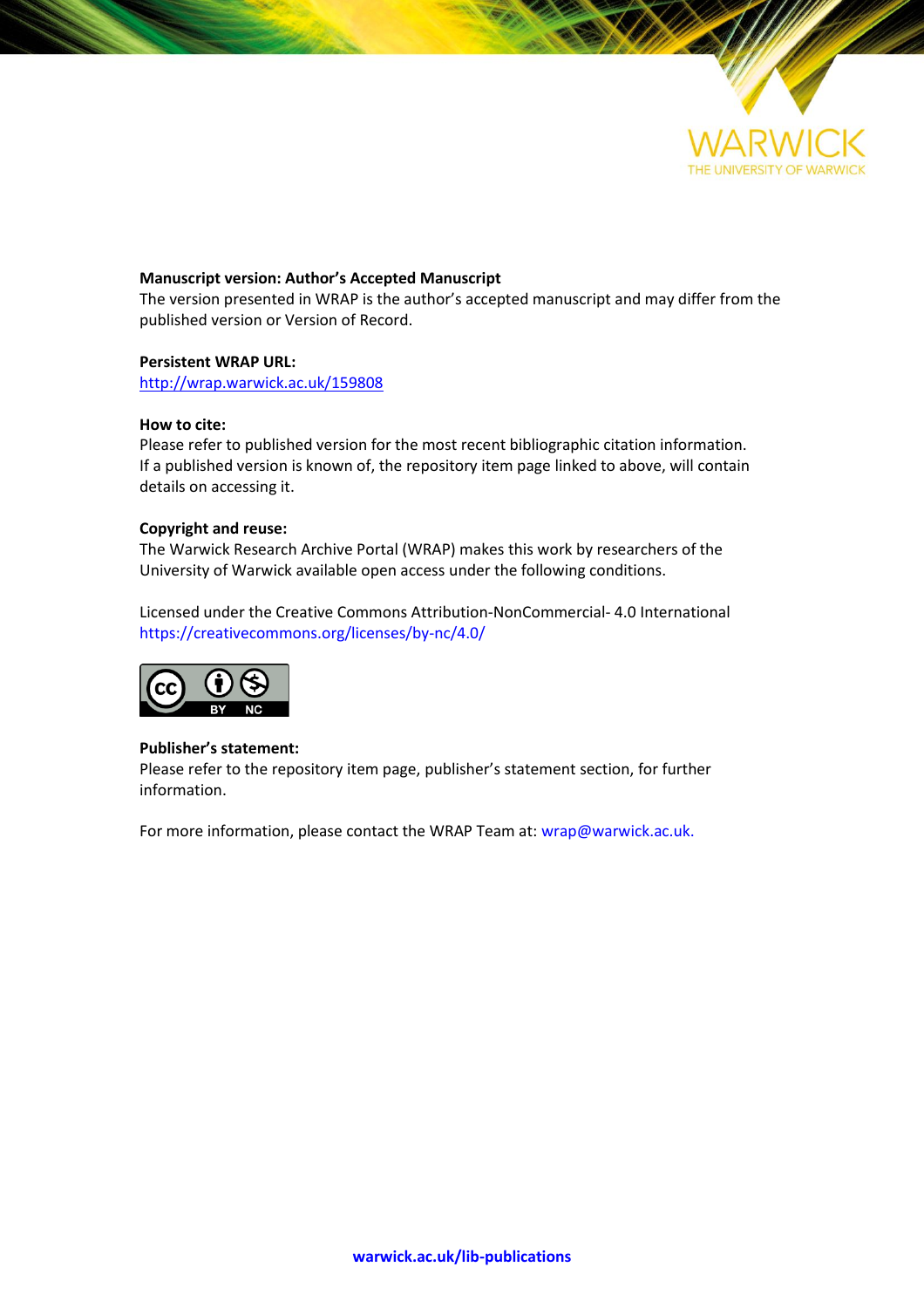# SARS-CoV-2 environmental contamination from hospitalised COVID-19 patients receiving aerosol generating procedures

# RL Winslow<sup>1,2</sup>, J Zhou<sup>3</sup>, EF Windle<sup>4</sup>, I Nur<sup>4</sup>, R Lall<sup>5</sup>, C Ji<sup>5</sup>, JE Millar<sup>6</sup>, P Dark<sup>7,8</sup>, J Naisbitt<sup>8</sup>, A Simonds<sup>9</sup>, J Dunning<sup>10</sup>, W Barclay<sup>3</sup>, K Baillie<sup>6</sup>, GD Perkins<sup>5,11</sup>, Semple MG<sup>12,13</sup>, \*DF McAuley<sup>14,15</sup>, \*CA Green<sup>1,4,16</sup>

\* equal contribution authors

<sup>1</sup> Department of Infectious Diseases & Tropical Medicine, University Hospitals Birmingham NHS Foundation Trust, Birmingham Heartlands Hospital, Bordesley Green East, Birmingham B9 5SS, United Kingdom.

<sup>2</sup> The Epidemiology and Public Health Group (EPHG), Division of Population Health, Health Services Research and Primary Care, University of Manchester, Oxford Road, Manchester, M13 9PL, United Kingdom.

<sup>3</sup> Department of Infectious Diseases, Imperial College London, London, W2 1NY, United Kingdom.

<sup>4</sup> College of Medical and Dental Sciences, University of Birmingham, Edgbaston, Birmingham B15 2TT, United Kingdom.

<sup>5</sup> Warwick Clinical Trials Unit, Warwick Medical School, University of Warwick, Coventry, CV4 7AL, United Kingdom.

<sup>6</sup> Roslin Institute, University of Edinburgh, Easter Bush Campus, Midlothian, EH25 9RG, United Kingdom.

7NIHR Manchester Biomedical Research Centre, Division of Infection, Immunity and Respiratory Medicine, Faculty of Biology, Medicine and Health, University of Manchester, Oxford Road, Manchester, M13 9PL, United Kingdom.

8Critical Care Unit, Northern Care Alliance NHS Group, Salford Royal Hospital, Greater Manchester, M6 8HD, United Kingdom.

<sup>9</sup> Lung Division, Royal Brompton & Harefield Hospitals NHS Foundation Trust, Sydney Street, London, SW3 6NP, United Kingdom.

<sup>10</sup> Faculty of Medicine, Imperial College London, London, UK, SW7 2AZ, United Kingdom.

<sup>11</sup> Department of Critical Care Medicine, University Hospitals Birmingham NHS Foundation Trust, Birmingham Heartlands Hospital, Bordesley Green East, Birmingham B9 5SS, United Kingdom.

<sup>12</sup> NIHR Health Protection Research Unit in Emerging and Zoonotic Infections, Institute of Infection, Veterinary and Ecological Sciences, Faculty of Health and Life Sciences, University of Liverpool, Liverpool, L69 7BE, UK

<sup>13</sup> Respiratory Medicine, Alder Hey Children's Hospital, Liverpool L12 2AP, UK.

<sup>14</sup> Wellcome-Wolfson Institute for Experimental Medicine, Queen's University Belfast, 97 Lisburn Road, Belfast, BT9 7AE, Northern Ireland.

<sup>15</sup> Regional Intensive Care Unit, Royal Victoria Hospital, Grosvenor Road, Belfast, BT12 6BA, Northern Ireland.

<sup>16</sup> Institute of Microbiology & Infection, University of Birmingham, Edgbaston, Birmingham B15 2TT, United Kingdom.

| Keywords:       | Environmental contamination, aerosol-generating procedures, SARS-CoV-2, COVID-19,<br>CPAP, HFNO                                                          |
|-----------------|----------------------------------------------------------------------------------------------------------------------------------------------------------|
| Correspondence: | <b>Professor Danny McAuley</b> d.f.mcauley@qub.ac.uk                                                                                                     |
| Word count:     | 3498 words excluding title page, abstract, section headers, references, figures and table<br>legends, manuscript declarations and supplementary material |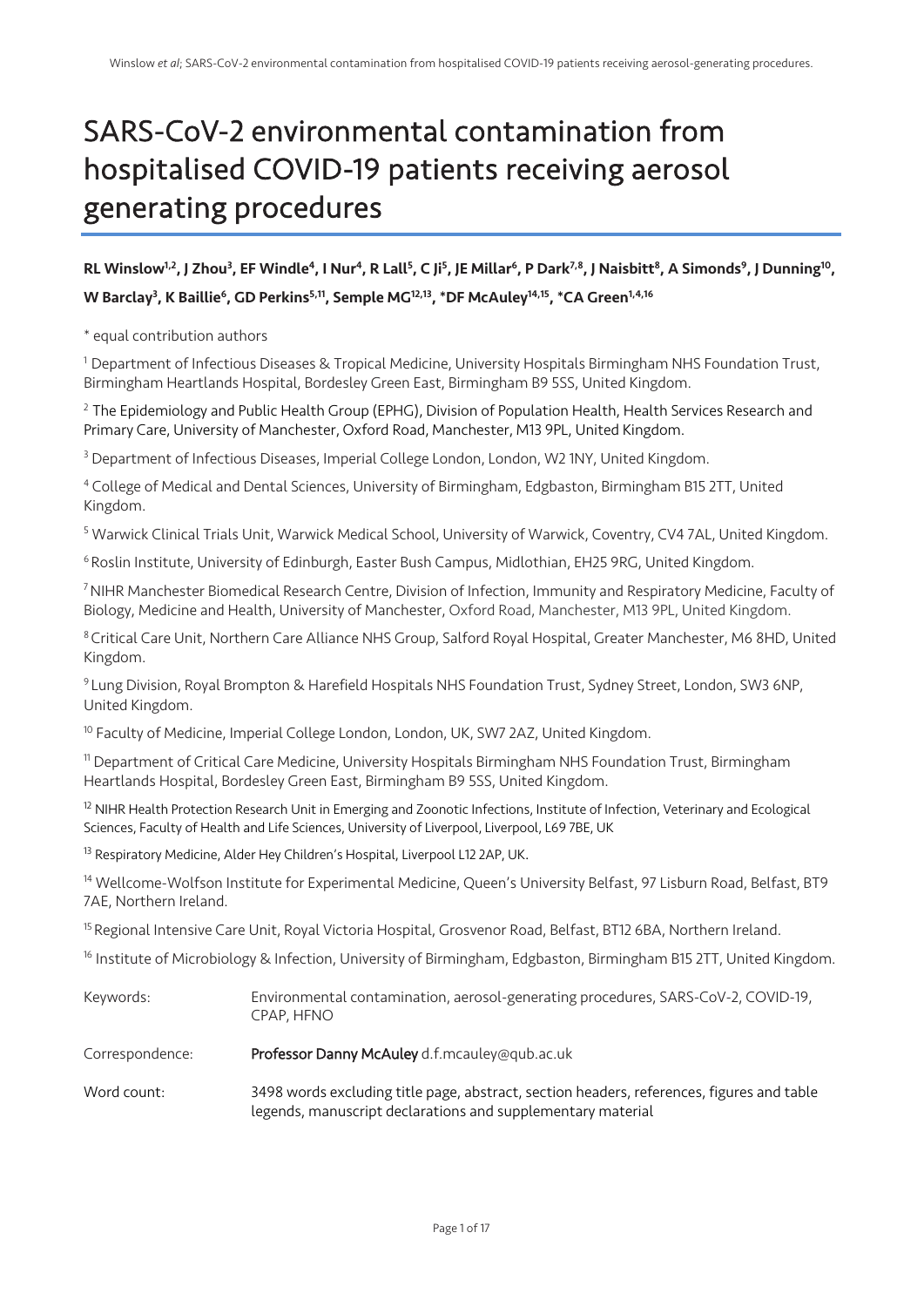# ABSTRACT

*Background.* Continuous positive airways pressure (CPAP) and high-flow nasal oxygen (HFNO) are considered 'aerosolgenerating procedures' (AGPs) in the treatment of COVID-19. We aimed to measure air and surface environmental contamination of SARS-CoV-2 virus when CPAP and HFNO were used, compared with supplemental oxygen, to investigate the potential risks of viral transmission to healthcare workers and patients.

*Methods.* 30 hospitalised patients with COVID-19 requiring supplemental oxygen, with a fraction of inspired oxygen ≥0.4 to maintain oxygen saturations ≥94%, were prospectively enrolled into an observational environmental sampling study. Participants received either supplemental oxygen, CPAP or HFNO (n=10 in each group). A nasopharyngeal swab, three air and three surface samples were collected from each participant and the clinical environment. RT qPCR analyses were performed for viral and human RNA, and positive/suspected-positive samples were cultured for the presence of biologically viable virus.

*Results*. Overall 21/30 (70%) of participants tested positive for SARS-CoV-2 RNA in the nasopharynx. In contrast, only 4/90 (4%) and 6/90 (7%) of all air and surface samples tested positive (positive for E and ORF1a) for viral RNA respectively, although there were an additional 10 suspected-positive samples in both air and surfaces samples (positive for E or ORF1a). CPAP/HFNO use or coughing was not associated with significantly more environmental contamination compared with supplemental oxygen use. Only one nasopharyngeal sample was culture positive.

*Conclusions*. The use of CPAP and HFNO to treat moderate/severe COVID-19 did not appear to be associated with substantially higher levels of air or surface viral contamination in the immediate care environment, compared with the use of supplemental oxygen.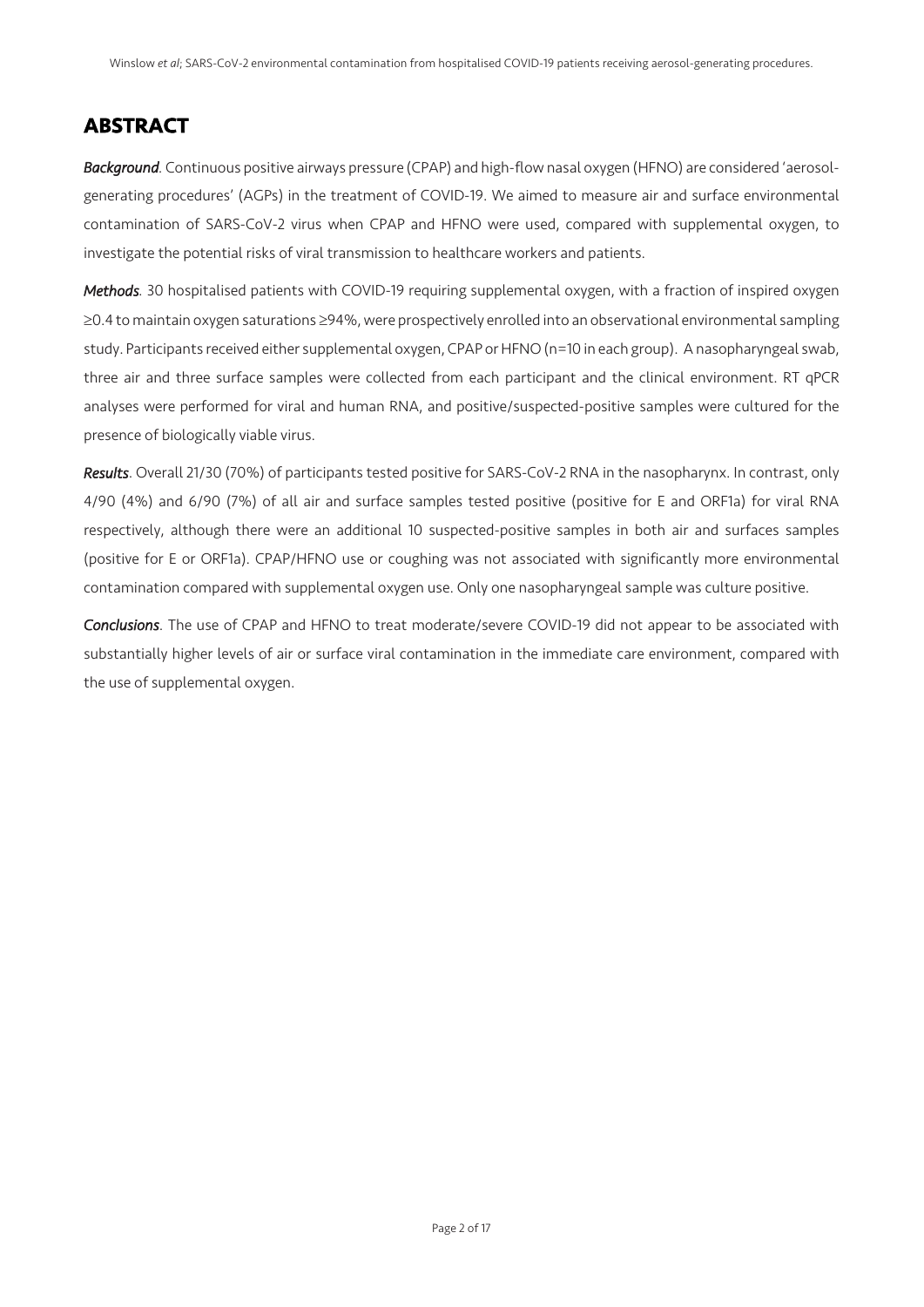# KEY MESSAGES FOR BMJ THORAX

## What is the key question?

Do hospitalised COVID-19 patients receiving treatment with CPAP and HFNO present a significant added risk of viral contamination to the surrounding environment used by healthcare workers?

## What is the bottom line?

The use of CPAP or HFNO to treat moderate/severe COVID-19 did not produce significant additional air or surface viral contamination compared to supplemental oxygen.

## Why read on?

The evolving evidence from hospitalised cases of SARS-CoV-2 infection and the risks of occupational/nosocomial exposure should prompt an evidence-based reassessment of infection-prevention and control measures for noninvasive respiratory support treatments that are currently considered 'aerosol generating procedures.'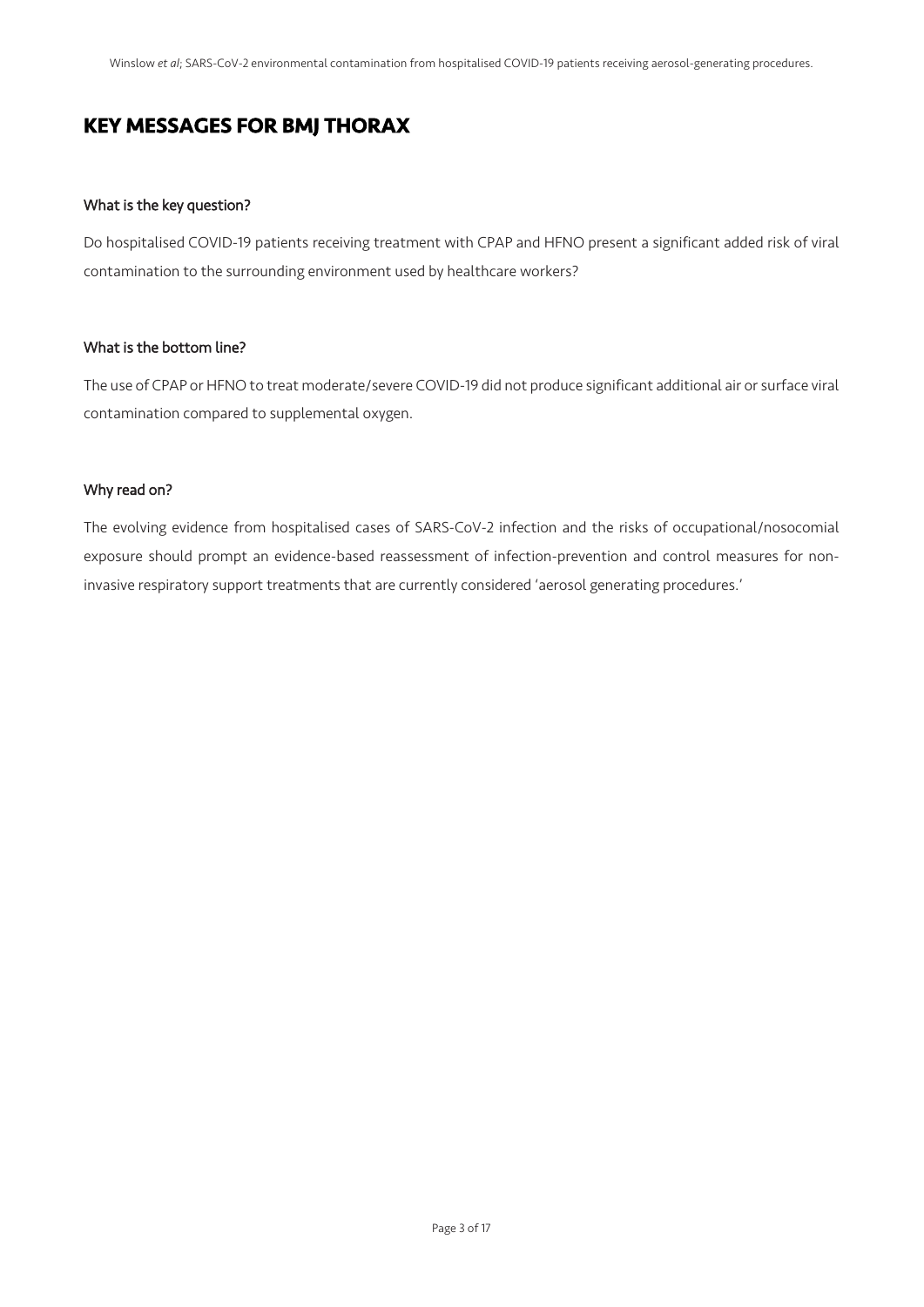## INTRODUCTION

Severe acute respiratory syndrome coronavirus 2 (SARS-CoV-2) is a novel betacoronavirus that has led to the global pandemic of Coronavirus disease 2019 (COVID-19), as declared by the World Health Organisation on 11<sup>th</sup> March 2020. Transmission is by close contact, droplets (>5-10µm diameter) that deposit closer to their source, and airborne inhalation of aerosols (<5µm diameter) that suspend in the air for longer, travel further and have the potential to reach the alveolar region of the lung. Airborne transmission has historically been associated with the use of aerosol generating procedures (AGPs)<sup>12</sup>.

UK data from 2020 estimated that 17% of all emergency COVID-19 admissions required respiratory support in high-dependency or intensive-care (ICU) settings, which included the use of non-invasive respiratory support and mechanical ventilation for moderate/severe cases (16% and 10% of all admissions respectively)<sup>3</sup>. Types of noninvasive respiratory support commonly include the use of continuous positive airway pressure (CPAP) and high-flow nasal oxygen (HFNO) devices which have been associated with reductions in mortality and progression to intubation for hypoxemic respiratory failure in some studies<sup>4,5</sup>. Their effectiveness in the treatment of COVID-19 is currently under evaluation in randomised controlled trials. Both are widely designated as AGPs and necessitate additional airborne precautions including cohorting of patients and the use of FFP3 masks for healthcare workers (HCWs) to mitigate the risk of aerosol transmission<sup>67</sup>. However, this is based on weak evidence from the SARS-CoV-1 outbreak and may delay or restrict patient access to the use of these therapies  $^8$ . Nosocomial transmission from earlier coronavirus outbreaks (SARS-CoV-1 and MERS-CoV) were reported as up to 80% and 40% for patients and HCWs respectively<sup>9</sup> and recent studies suggest that HCWs represent a population with a substantial burden from COVID-19, particularly in non-ICU settings where airborne precautions are less frequently used<sup>1011</sup>.

SARS-CoV-2 environmental contamination has been widely found in multiple studies, however very few have specifically evaluated the impact of CPAP and/or HFNO, or have found biologically viable virus that proves a transmission risk to HCWs<sup>12-20</sup>. Other studies in this field include aerosol generation studies that have mainly used patient simulators or healthy volunteers<sup>21-24</sup>. Here we report our observations from sampling the clinical environment of COVID-19 patients undergoing CPAP and HFNO, compared to the use of supplemental oxygen, to better understand the risks of airborne and fomite SARS-CoV-2 contamination and exposure to HCWs.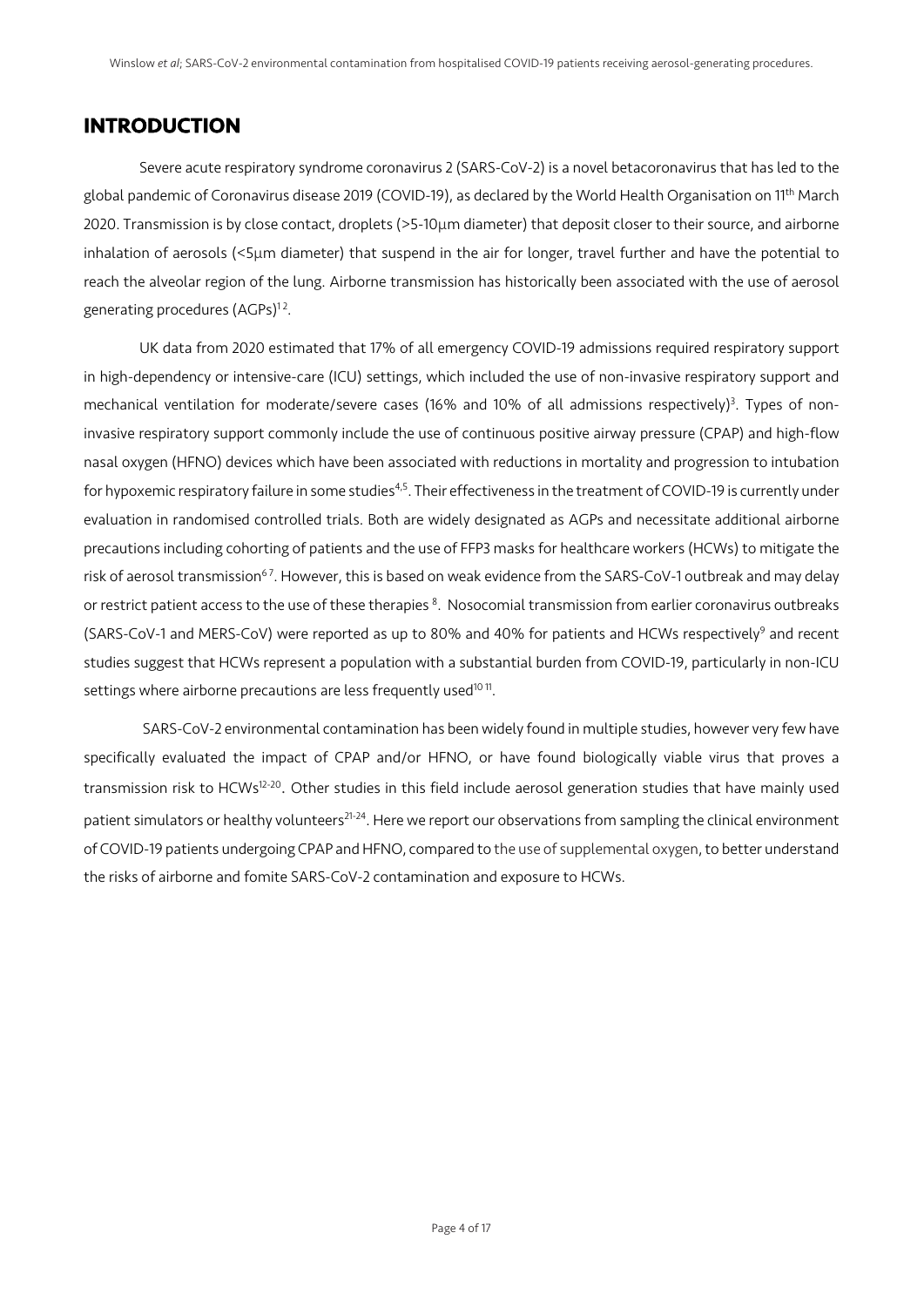## MATERIALS & METHODS

#### Study design, participants and setting.

This study was a prospective observational study of environmental viral contamination from hospital admissions with COVID-19 as part of the International Severe Acute Respiratory and emerging Infections Consortium (ISARIC) WHO Clinical Characterisation Protocol UK (CCP-UK, www.isaric4c.net). It was performed across three UK hospitals at University Hospitals Birmingham NHS Foundation Trust and study participants were NHS patients coenrolled (or who were eligible to be co-enrolled) into ISARIC WHO CCP-UK and the RECOVERY-Respiratory Support trial<sup>25</sup>. Participant inclusion criteria included having suspected or confirmed SARS-CoV-2 infection with hypoxaemia (defined as requiring supplemental oxygen with a fraction of inspired oxygen  $\geq 0.4$  to maintain oxygen saturations  $\geq$ 94%) and suitable for CPAP or HFNO. Participants were enrolled into one of three groups (n=10 per group); CPAP, HFNO or supplemental oxygen, within 5-days of commencing treatment. Recruitment was opportunistic and written informed consent was obtained before any study procedures were undertaken. The machines used to deliver CPAP were either a Philips Respironics Trilogy, V60 using ResMed AcuCare masks with Heat Moisture Exchange filter (HME), or the University College London (UCL) Ventura system with viral filters, and all were capable of flow rates from 15- 60L/min. HFNO was delivered by a Fisher and Paykel Airvo2 system using Optiflow nasal cannulae (OPT944) with a typical flow rate between 50-60L/minute. Participants received supplemental oxygen via a Venturi facemask with a maximal flow of 15L/min. The flow rate, inspired FiO<sub>2</sub> and positive end expiratory pressures (PEEP) were set according to clinical need.

## Data and sample collection

Environmental samples were taken from the care setting of each participant, which varied according to clinical and operational needs. Basic demographic and clinical data were collected with samples in a single visit that lasted up to 60-minutes. Room temperature, humidity and carbon dioxide levels were recorded using a Therm M2000C Air Quality Monitor. Nasopharyngeal samples were collected using a mid-turbinate flocked swab in accordance with standard operating procedures and stored in viral transport medium (VTM). Air samples were collected using a Coriolis micro  $(\mu)$  air sampler (Bertin Technologies, France) that uses liquid cyclonic technology able to collect particles from 0.5µm in diameter<sup>16</sup>. The device inlet was aligned to the mouth of the participant at a distance of 50cms, and sampled the air on three occasions, each for 10-minutes at a flow rate of 300L/min (total 9m<sup>3</sup> air). The first air sample was collected with the participant at rest with supplemental oxygen only. Where the participant was unable to tolerate removal of CPAP/HFNO for the first sample, this was collected on CPAP/HFNO in order to keep the sampling period consistent for all participants. The next air sample was with CPAP/HFNO in place for a minimum of 5-minutes (or supplemental oxygen) and the third air sample involved the addition of voluntary coughing every 2 minutes. All surface samples were taken from within 2m of the participant and used sterile flocked swabs (Coplan, US) pre-moistened with VTM to swab 25cm<sup>2</sup> from the floor, the bed table and a high-object (above participant head height such as a light fitting), in accordance with WHO sampling guidance<sup>26</sup>. All swabs were placed into 1mLs VTM.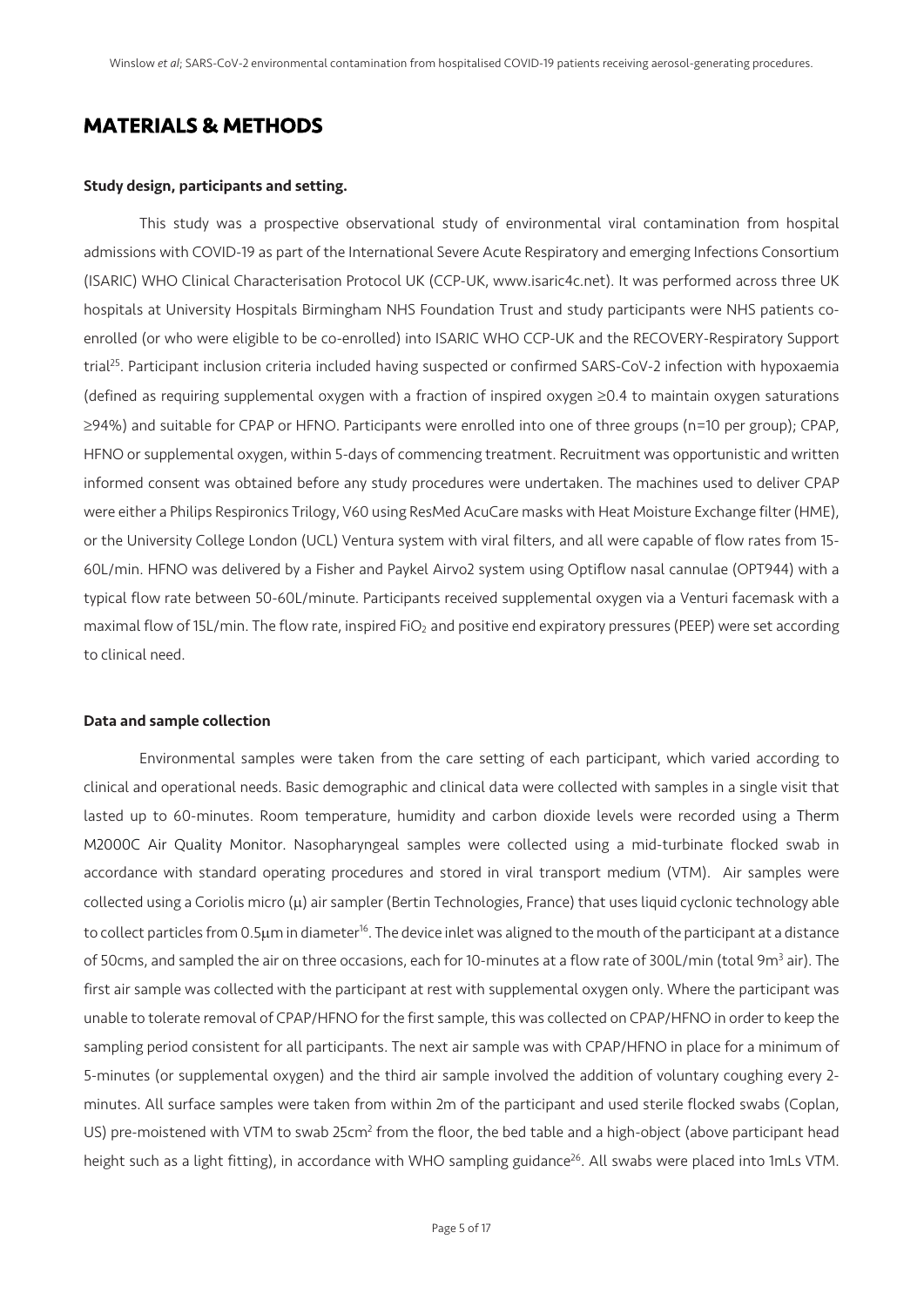All samples were stored on ice for less than 2-hours before being stored at -80°C and later transported in accordance with UN3373 using chilled biotherm containers that maintained storage temperature at 4-6°C for laboratory analysis at Imperial College London.

## Detection and quantification of human and SARS-CoV-2 viral RNA by real-time polymerase chain reaction and viral cultures

Laboratory analyses were performed blinded to study group. Viral RNA detection and quantification was performed using quantitative real-time reverse transcription polymerase chain reaction (RT-qPCR), as described elsewhere<sup>16</sup>. In summary, samples were extracted from 200µL of the VTM medium using the QIAsymphony SP (Qiagen, Germany) instrument according to the manufacturer's instructions and SARS-CoV-2 viral RNA was detected using AgPath-ID One-Step RT-PCR Reagents (Life Technologies) with specific primers and probes targeting the envelope (E)<sup>27</sup> and ORF1a genes<sup>28</sup>. A standard curve with six serial dilutions of  $1x10^5 - 1x10^0$  copies/ul E gene was included in each run of the RT-qPCR. A sample was defined as positive for viral RNA if both E and ORF1a RT-qPCR assays gave cycle time (Ct) values <45. A Ct value <45 for only one of these viral gene targets was considered a suspected-positive result. A one-step RT-qPCR assay targeting human RNaseP was used to indicate human biological material in nasopharyngeal and surface swabs<sup>29</sup>. Human biological material in air samples was quantified by a onestep RT-qPCR assay targeting human 18s rRNA (18s rRNA\_Forward 5'-GGTAACCCGTTGAACCCCAT-3', 18s rRNA\_Reverse 5'-CAACGCAAGCTTATGACCCG-3', 18s rRNA\_Probe 5'-FAM-GTGATGGGGATCGGGGATTG-BHQ1-3'). A sample was defined as positive for human RNA if the Ct value was <45. Vero E6 (African Green monkey kidney) cells expressing ACE2 and TMPRSS were used to culture virus from any positive/suspected positive viral RNA sample. Vero were maintained in DMEM supplemented with heat-inactivated foetal bovine serum (10%) and Penicillin/Streptomycin (10, 000 IU/mL &10, 000 µg/mL). For virus isolation, 200 µL of samples were added to 24 well plates. On day 0 and after 5-7 days the cell supernatants were collected, and RT-qPCR used to detect SARS-CoV-2 RNA as described above. Samples with at least one log increase in copy numbers for the E gene (reduced Ct values relative to the original samples) after 5-7 days propagation in cells compared with the starting value were considered positive by viral culture<sup>30</sup>.

#### Statistical analyses.

This was an exploratory study intended to be descriptive in nature, no formalised sample size was calculated, and a sample size of 30 was used to allow for some stability in the estimates (mean and standard deviation) of the outcomes<sup>31</sup>. Analysis of variance (ANOVA/Kruskal-Wallis, as appropriate) were used to provide an overall comparison of the three groups, and significant variations were further explored by pairwise comparisons (unpaired t-tests against the supplemental oxygen group). All statistical tests were two-tailed and a p-value<0.05 was considered statistically significant. The statistical tests were performed in SAS and Prism 7 (GraphPad Inc, USA). Statistically significant differences should be interpreted with caution as the study was not powered to detect differences in the treatment arms.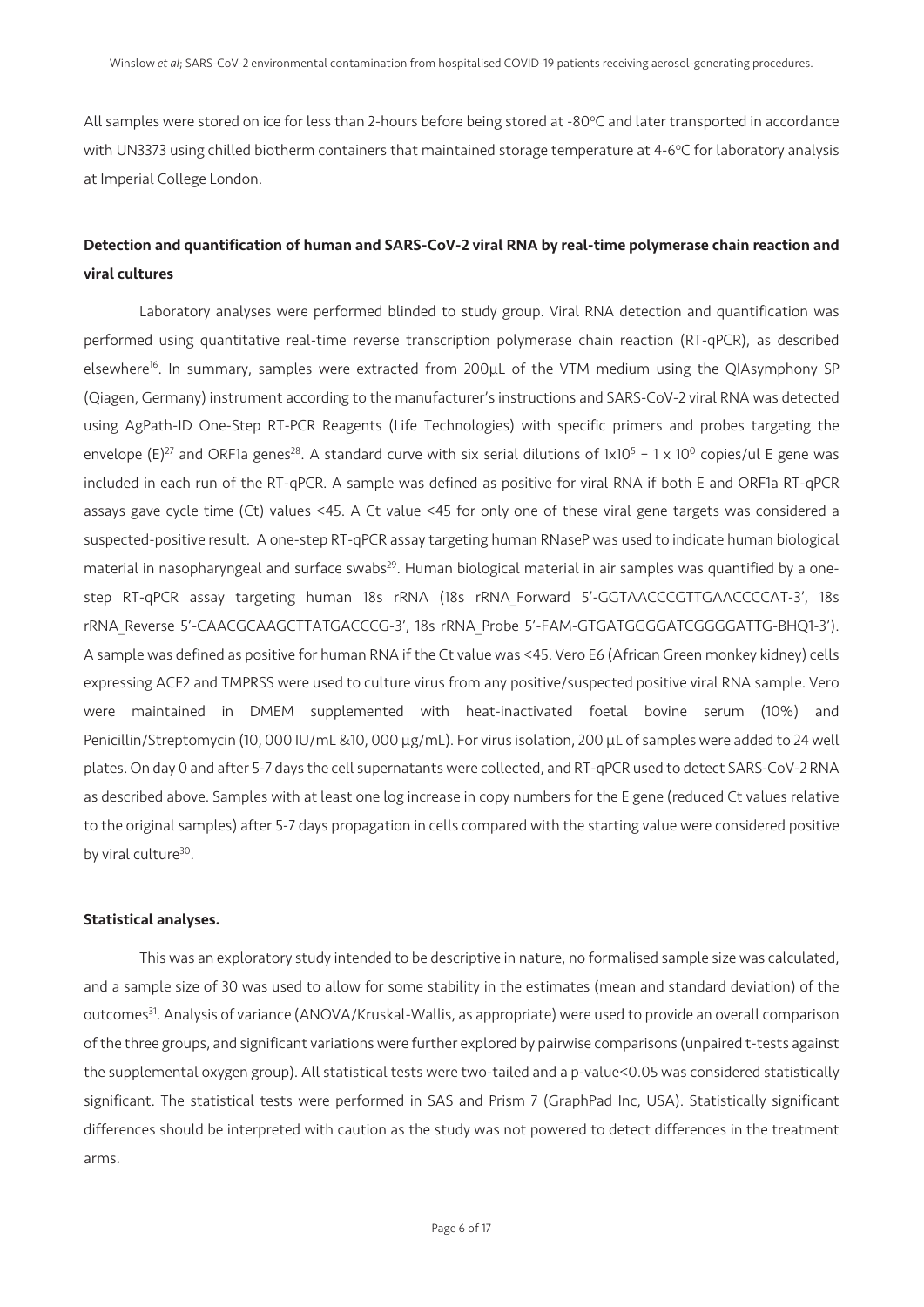## RESULTS

32 eligible patients were invited to take part and two declined to participate (one CPAP and one supplemental oxygen). Samples from the 30 enrolled participants were collected between December 11, 2020, and February 19, 2021, when the dominant variant was likely to have been B.1.1.7. The study population demographics, clinical characterisation of COVID-19 disease, and environmental conditions of the care provided to them are presented in Table 1. All participants required oxygen support on admission and commenced dexamethasone the same day. Participant demographics were comparable across the study groups. Participants from the HFNO group were sampled significantly later in their illness compared with those receiving supplemental oxygen (mean 16-days, 95%CI 13-19, vs mean 9-days, 95%CI 5-13, from symptom onset respectively) and participants receiving supplemental oxygen were sampled significantly earlier into their hospital stay (median 1-day, IQR 0-3, compared with CPAP median of 4.5-days, IQR 2-6, and HFNO median of 3-days, IQR 2-6) (sFig. 1). Similar proportions of patients in each study group were cared for in cohorted areas or side room settings. Participants receiving CPAP/HFNO were more commonly accommodated in negative-pressure rooms. Compared with patients receiving supplemental oxygen, the room air recordings measured significantly lower temperatures for HFNO, with lower CO<sub>2</sub> content and humidity for CPAP (sFig. 2).

## Participants had detectable viral RNA in the nasopharynx at the time of environmental sampling.

Overall 21/30 (70%) of participants tested positive for SARS-CoV-2 RNA in the nasopharynx at the time of environmental sampling (Table 2). An additional participant was a suspected-positive case and all study participants tested positive on PCR testing either in the community or on admission to hospital (data not shown). Ct values, as an inversely related measure or estimate of genetic quantity (meaning low Ct values are indicative of greater target gene quantity in the sample), were also analysed for all samples. For positive nasopharyngeal samples, the mean Ct value was 29.2 (95%CI 27-32) and were comparable across different study groups with high correlation between the Ct value for each gene (r<sup>2</sup>=0.95). There were no correlations between the Ct values of any viral genes and the duration of illness/hospital stay (sFig. 3).

## Low-levels of viral RNA in air samples, regardless of whether CPAP or HFNO was in use or if the participant was coughing.

Overall 9/30 (30%) of participants had at least one positive or suspected-positive result from one or more of the three air samples collected (Fig. 1, sFig. 4 and sFig. 5). There were only 4/90 (4%) positive air samples, with an additional 10 suspected-positive. Furthermore, the Ct values for positive and suspected-positive air samples were substantially higher than paired samples in the nasopharynx, indicating minimal viral RNA in the air. The distribution of these positive and suspected-positive air samples did not indicate a relationship with the use of CPAP or coughing, but 7/14 (50%) of the positive and suspected-positive air samples were from the HFNO group despite only half of these participants testing positive for viral RNA on nasopharyngeal samples, although this was not statistically significant (Table 2, Fig. 1). Human 18s RNA was detectable in 85/90 (94%) of air samples. Again, the use of CPAP/HFNO and/or coughing did not appear to alter the quantity of human RNA. Post-hoc analyses explored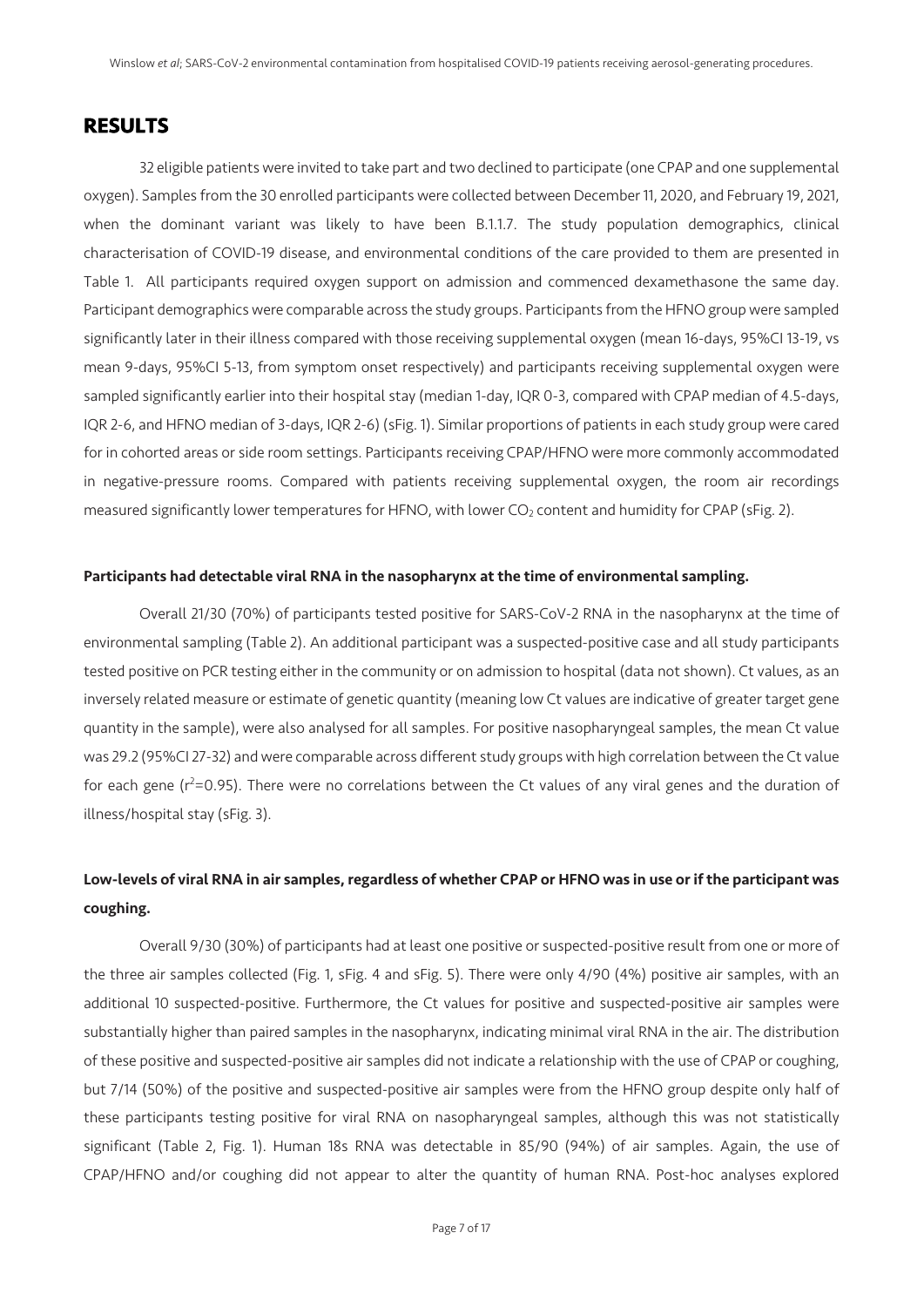potential differences between the nine participants who had tested positive or suspected-positive for viral RNA in one or more of the air samples, compared with the other 21 participants with negative air samples. Irrespective of the use of CPAP/HFNO at rest or on coughing, we found no significant differences with the environmental variables, days unwell at time of sampling, or nasopharyngeal Ct values between those who did and did not have viral RNA in air samples.

#### Clinical surfaces were more contaminated with viral RNA than the air samples

A higher proportion, 14/30 (47%), of participants had at least one positive or suspected-positive sample for viral RNA from one or more of the three surface samples collected (Fig. 2, sFig. 6 and sFig. 7). Only four participants had a positive or suspected-positive sample in both an air and surface sample (two participants receiving supplemental oxygen and one from CPAP and HFNO). In total, 6/90 (7%) of surface swabs were positive for viral RNA; 5/30 (17%) floor samples tested positive (and 4 suspected-positive), no table surface samples tested positive (and 3 suspected-positive) and only one high-object surface sample tested positive (and 3 suspected-positives). As with our air samples, the Ct values for viral genes were greater than those recorded from the nasopharynx and there were no differences with the use of CPAP/HFNO on any surface type. The floor was the most frequently contaminated surface (30%) followed by the high-object surfaces (13%) and tables (10%). Human RNA could be detected in 28/30 (93%) floor samples, 16/30 (53%) table samples and only 10/30 (33%) high-object surface samples. The Ct values for human RNaseP steadily increased from nasopharyngeal samples to floor, table and then the high-object samples. As before, the subset of participants with one or more positive or suspected-positive surface sample for viral RNA (n=14) were compared against participants who had negative surface swabs (n=16). The Ct values for viral RNA did not appear to vary significantly with the number of days unwell or nasopharyngeal Ct values between those who did and did not have viral RNA in surface samples. Lower room humidity was more common with positive surface samples and no significant differences were observed with other environmental measures.

#### No viable virus could be recovered from any environmental sample that tested positive by PCR

In total, 51/210 (24%) samples were positive or suspected-positive for viral RNA and were cultured. Only one nasopharyngeal sample from a HFNO participant (E gene Ct 21.99) could demonstrate presence of viable (infective) virus and all other samples, including environmental samples, were negative. This individual had two positive air samples that had higher Ct values for viral RNA and were culture negative.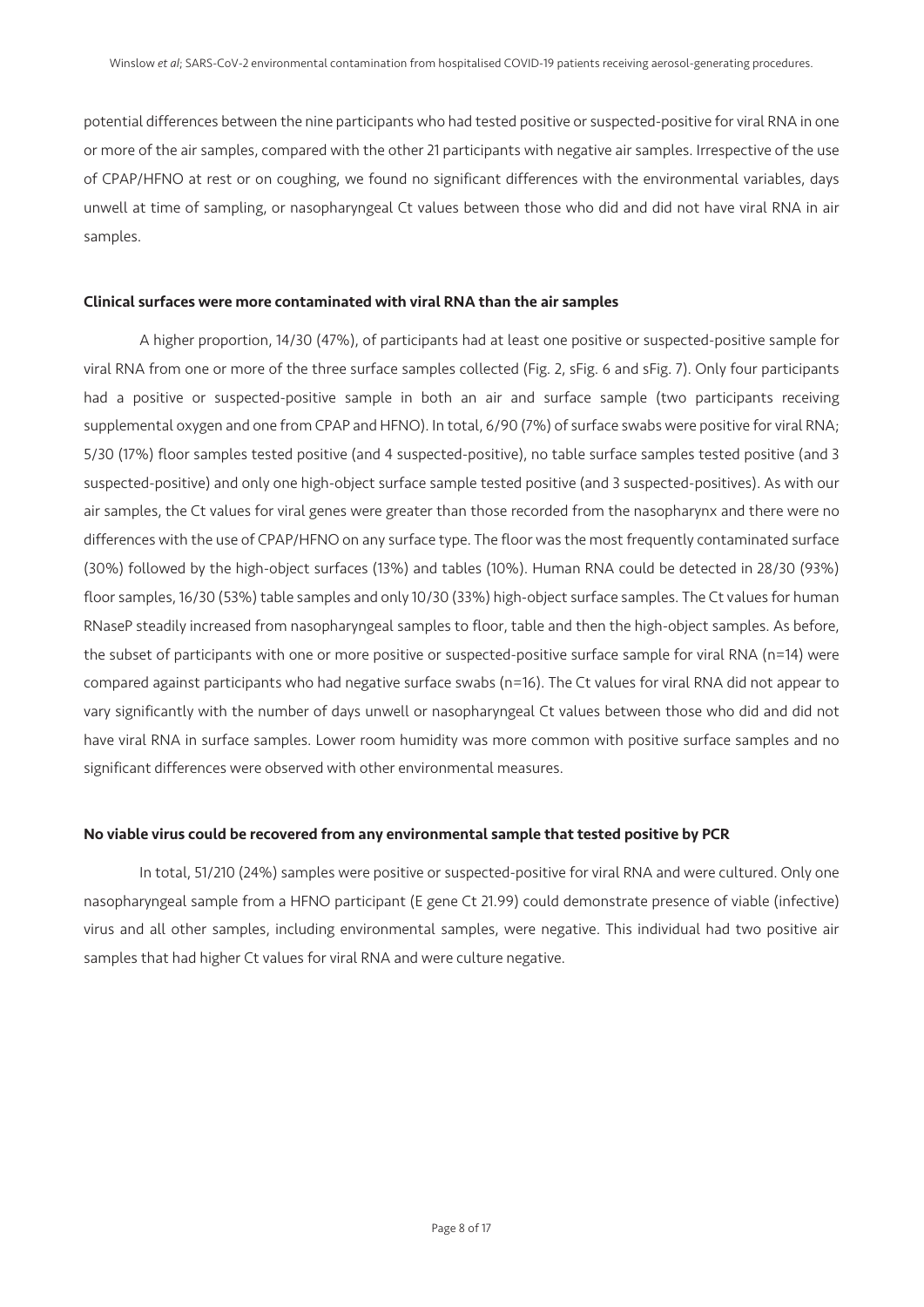## **DISCUSSION**

Our sampling study of the immediate environment of patients requiring non-invasive respiratory support for life-threatening COVID-19 disease found that few air and surface samples had measurable viral RNA contamination, irrespective of using CPAP/HFNO and/or coughing. Furthermore, the samples that did detect viral RNA by RT-qPCR, including those from the nasopharynx, failed to demonstrate biological viability in cell-culture except for one nasopharyngeal sample. These data question any significant additional risks to HCWs/other patients associated with the use of CPAP and HFNO which are considered 'aerosol-generating', compared to the use of supplemental oxygen.

Consistent with other environmental sampling studies we found airborne and surface viral RNA contamination, 4% and 7% positive samples respectively, within the vicinity of COVID-19 patients although the degree of contamination is lower than that reported in most other studies<sup>12-20</sup>. This was despite the majority of our participants having detectable viral RNA in the nasopharynx at time of sampling and irrespective of respiratory support type and/or coughing. Importantly few previous studies included patients receiving non-invasive respiratory support, and from those that did there was little or no air contamination around NIV or HFNO<sup>19,16,18</sup>. Furthermore, our findings concur with other studies that report surface contamination is not associated with mode of respiratory support including HFNO and/or NIV<sup>12 17</sup>. Consistent with others we found higher rates of floor contamination compared to other surfaces<sup>1315</sup>. This is unsurprising given the likely cumulative deposition of virus laden droplets from the air combined with potential transference of the virus from footwear. Heterogeneity between clinical setting, study design and methodology limit direct comparisons and is likely to account for the variation in findings between studies.

The lower degree of environmental contamination we found may be related to the stage of disease in our cohort of participants, with one sampling study reporting a decline in environmental contamination after the first week of illness<sup>13</sup>. Participants in our study were on average in their second week of illness when admitted to hospital (mean 9-days) and when sampled (mean 12-days). SARS-CoV-2 viral shedding is at its highest quantity in early infection and the peak of infectivity coincides with symptom onset before a gradual decline to near the detection limit by day 21, albeit with significant individual variability<sup>32-35</sup>. This kinetic is notably different to the related SARS-CoV-1 virus where viral shedding peaks 7-10 days after symptom onset<sup>36 37</sup>, and coincides more with the time when patients are admitted for hospital care. The SARS outbreak was associated with a high incidence of healthcare worker and nosocomial transmission<sup>9</sup>. Although we found no significant relationship between nasopharyngeal viral load and days of illness (or environmental contamination), COVID-19 patients requiring non-invasive respiratory support are more likely to be at a stage of disease when it is plausible that host immunity has begun to establish control of viral shedding and infectivity.

The levels of environmental contamination in our study were not significantly influenced by CPAP/HFNO therapies and/or coughing. These findings broadly reflect data from aerosol generation studies in healthy adult volunteers which report non-invasive positive pressure ventilation (NIPPV) and HFNO did not generate significantly more aerosols (compared to other respiratory activities)<sup>2124</sup> or in fact reduced emissions for NIPPV and HFNO<sup>22</sup> and  $CPAP<sup>23</sup>$ . This may be influenced by the semi-closed system of CPAP delivery and PEEP over the nose and mouth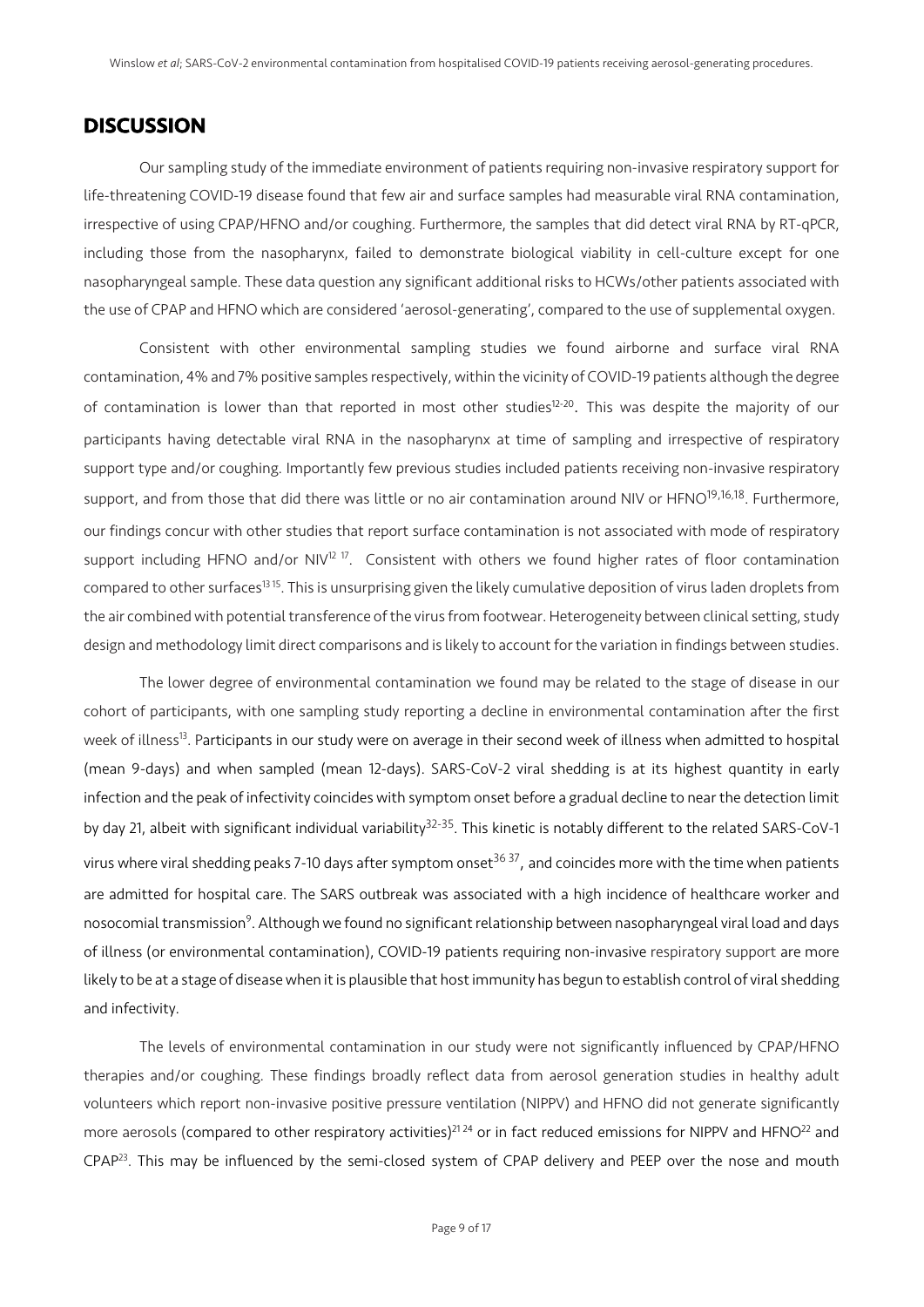simultaneously that limit aerosol/droplet dispersion from respiratory secretions. High-flow nasal cannulae to deliver HFNO leaves the mouth open for potential expulsion of infective secretions. Hamilton et al report HFNO was associated with increased aerosol emission (flow rate and machine dependent), however this was generated by the machine, not the patient, hence unlikely to carry SARS-CoV-2 virus. Moreover, these studies consistently reported the highest aerosol emissions were from coughing, irrespective of respiratory support modality, with at least a 3-fold increase<sup>21-23</sup>. We did not find this signal in our data however these findings indicate that coughing is potentially the most hazardous source of infectious SARS-CoV-2 aerosols to HCWs and not the respiratory support device itself. The extrapolation of data from healthy volunteers may be limited to COVID-19 patients, however one study has shown that the aerosol particle size distribution is similar between the two populations<sup>23</sup>. Collectively, data from these studies and our own findings question whether the airborne mitigation measures are correctly aligned to the highest transmission risk, most likely from coughing and not the form of non-invasive respiratory support used.

Importantly, we found no biologically viable virus in cell culture from any positive or suspected-positive environmental samples except for one nasopharyngeal sample from a HFNO participant (E gene Ct value 21.99). This was a common finding from other environmental sampling studies that attempted culture<sup>12 16 14 18 20</sup>. This may be due to air sampling methods which are known to inactivate viruses and impact upon virus infectivity<sup>38 39</sup> although all of our surface and nasopharyngeal samples (except one) were also negative on cell culture*.* The stage of disease in our cohort of participants (mean 12-days of symptomatic illness at time of sampling) is likely to have influenced our findings, with one study demonstrating a median time of 7-days from symptom onset to viral clearance in culture, and the last positive culture being on day-12<sup>40</sup>. Furthermore, lower Ct values have been correlated with a higher likelihood of successful culture<sup>35 41</sup> with studies demonstrating viable virus could only be cultured from clinical samples and experimentally contaminated surfaces if the Ct value <24 and <30 respectively<sup>16 42</sup>. All of our positive/suspected-positive environmental samples had a Ct value >30 and were likely to be below the detection threshold. This indicates that not only was there a poverty of viral RNA in the immediate environment of COVID-19 patients receiving respiratory support therapies, but also there was no detectable viable virus present as an infection risk to HCWs.

Our study has some notable strengths and limitations. Strengths include the 'real-world' setting, a standardised sampling strategy, concurrent air and surface sampling, collection of patient data and nasopharyngeal samples to understand the clinical context, and the use of human genetic material as a control. Finally, embedding the evaluation within the RECOVERY-Recovery Support randomised controlled trial helped to minimise selection bias. Limitations include the lack of serial sampling with findings representing a 'snap shot' picture, potential crosscontamination by other infected patients in cohorted areas, no particle size fractionation or concentration measurement (hence not able to differentiate between droplets and aerosols), air volume sampled only a small fraction of the total room air and potential air leaks from the sides of CPAP masks not being captured by the air sampler. Additionally there are challenges in interpreting the significance of samples with low viral loads, and the extent to which PCR and viral culture technologies can be used as proxies for real world infectivity remains uncertain. The small group sizes risk the study being underpowered with confounding chance observations and larger studies are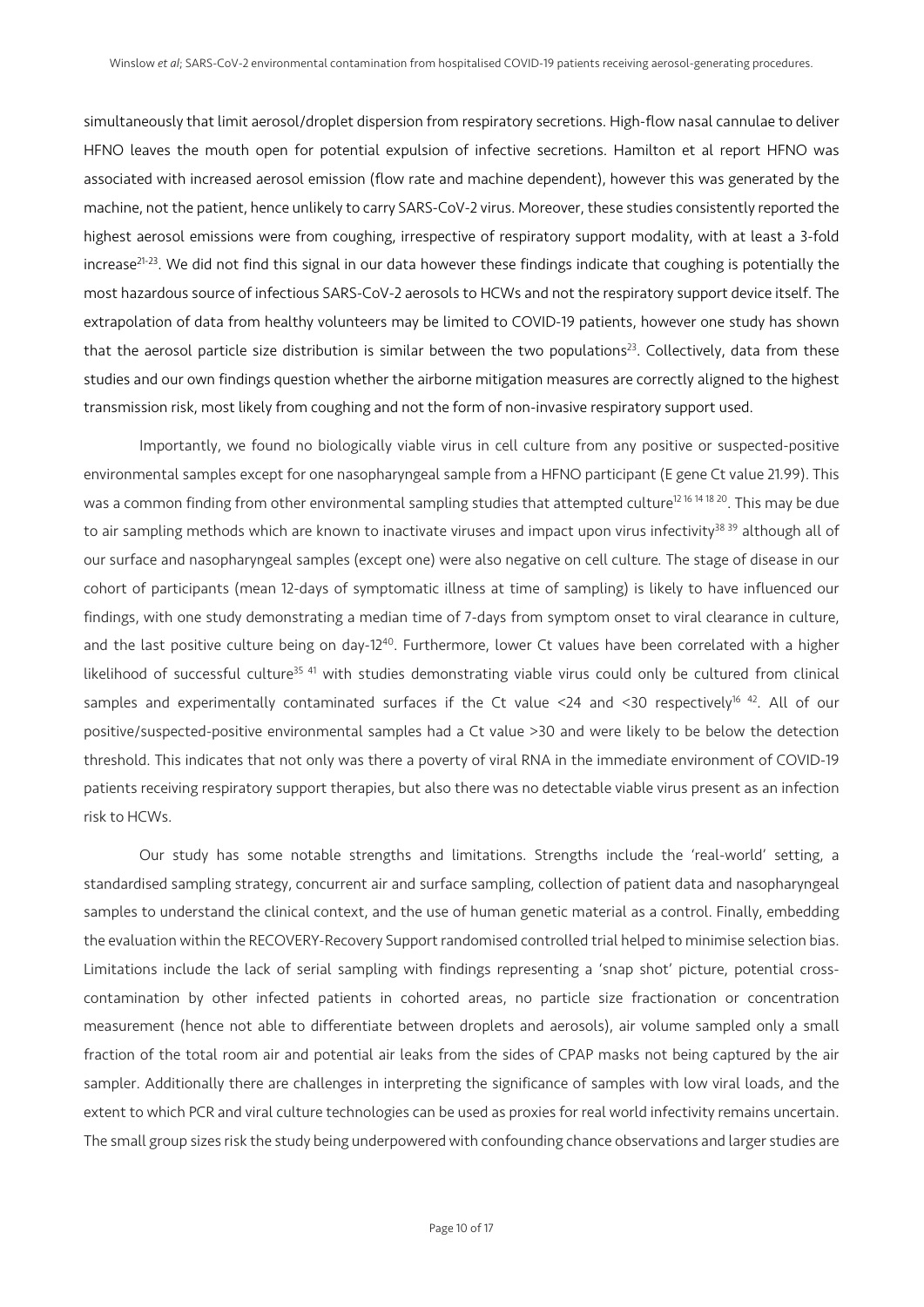needed to develop the evidence-base needed to reliably inform pragmatic infection prevention control measures around the use of CPAP/HFNO.

## Conclusions

We found limited SARS-CoV-2 viral RNA within the immediate environment of hospitalised COVID-19 patients and that this did not appear to be substantially influenced by the use of CPAP/HFNO devices or coughing, and importantly no detectable biologically viable virus. This adds to an increasing evidence base that in the context of COVID-19, CPAP and HFNO may not be higher transmission risk procedures that are associated with their 'aerosol generating' classification. Rather, HCW exposure and nosocomial transmission may be more influenced by patient factors, such as coughing at earlier stages of infection, than the type of respiratory support used.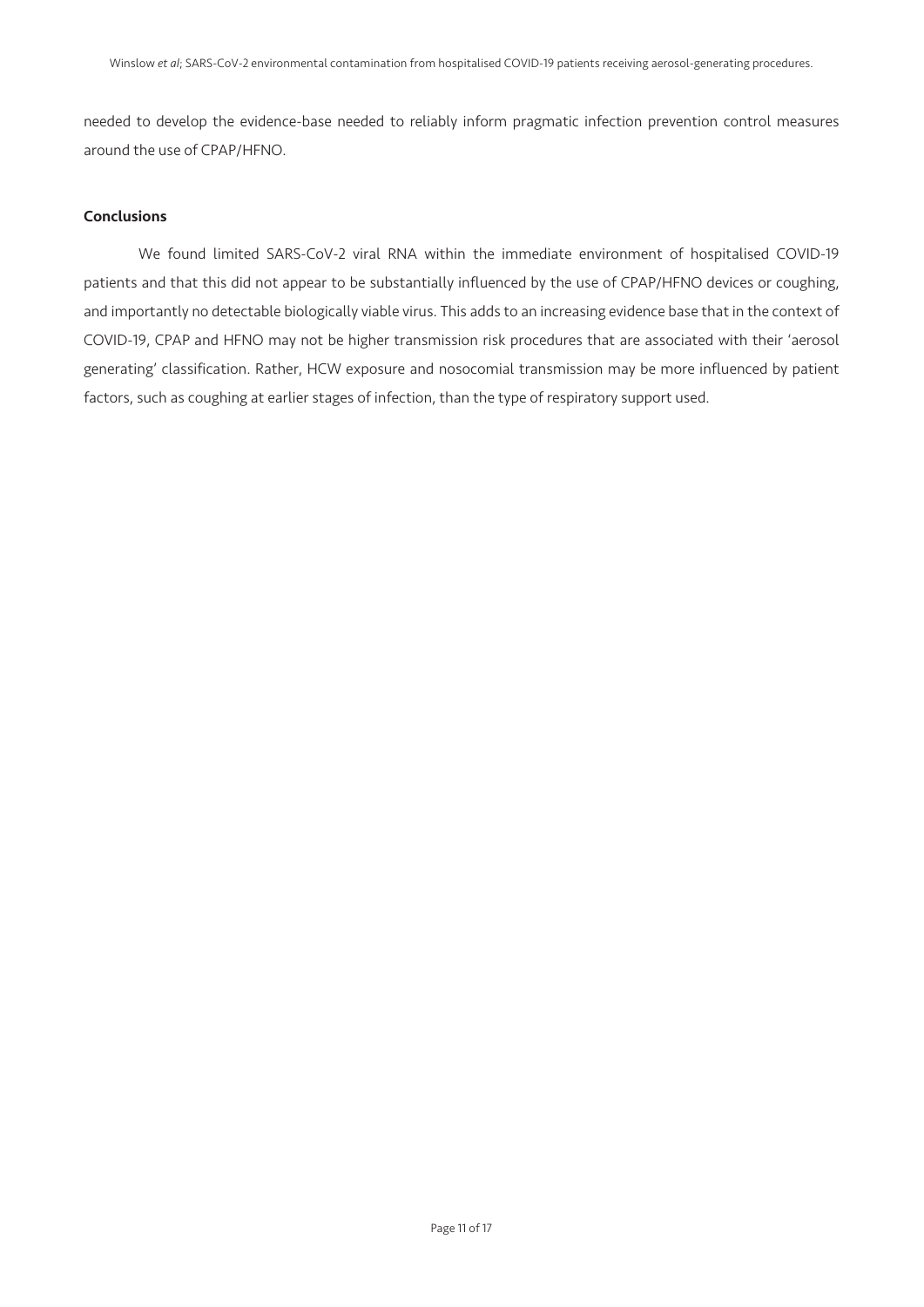# **TABLES**

|                                                                                                                                                                                      | All                                                                                                       | <b>SOC</b>                                                                                                                     | <b>CPAP</b>                           | <b>HFNO</b>                           | <b>Statistically significant differences</b>                                                      |
|--------------------------------------------------------------------------------------------------------------------------------------------------------------------------------------|-----------------------------------------------------------------------------------------------------------|--------------------------------------------------------------------------------------------------------------------------------|---------------------------------------|---------------------------------------|---------------------------------------------------------------------------------------------------|
| <b>Number of participants</b>                                                                                                                                                        | 30                                                                                                        | 10                                                                                                                             | 10                                    | 10                                    |                                                                                                   |
| n Male gender                                                                                                                                                                        | 17                                                                                                        | 6                                                                                                                              | 5                                     | 6                                     | $\overline{\phantom{a}}$                                                                          |
| Mean age [95% CI mean]<br>(min-max)                                                                                                                                                  | 56 [52-60]<br>$(35-75)$                                                                                   | 54 [47-61]<br>$(35-74)$                                                                                                        | 60 [52-68]<br>$(44 - 75)$             | 53 [45-61]<br>$(39-68)$               | p=ns (ANOVA)                                                                                      |
| <b>Ethnicity</b><br>n Asian - Pakistani<br>n White -British<br>n Not given<br>n Asian - Indian<br>n Asian - Other<br>n White - Other<br>n Caribbean<br>n Mixed - White and Caribbean | 10<br>8<br>$\overline{\mathbf{4}}$<br>3<br>$\overline{2}$<br>$\mathbf{1}$<br>$\mathbf{1}$<br>$\mathbf{1}$ | $\overline{2}$<br>$\overline{4}$<br>$\mathbf{1}$<br>$\mathbf 0$<br>$\mathbf{1}$<br>$\mathbf{1}$<br>$\mathbf{1}$<br>$\mathbf 0$ | 6<br>0<br>3<br>0<br>0<br>0<br>0<br>1  | 2<br>4<br>0<br>3<br>1<br>0<br>0<br>0  |                                                                                                   |
| Mean number of days of illness at<br>time of hospital admission<br>[95% CI mean] (min-max)                                                                                           | $9[8-11]$<br>$(0-17)$                                                                                     | $8[5-11]$<br>$(2-15)$                                                                                                          | $8[6-11]$<br>$(3-12)$                 | $11[8-14]$<br>$(0-15)$                | p=ns (ANOVA)                                                                                      |
| Mean number of days of illness at<br>time of sampling<br>[95% CI mean] (min-max)                                                                                                     | 12 [10-14]<br>$(3-25)$                                                                                    | $9[5-13]$<br>$(3-18)$                                                                                                          | 13 [9-16]<br>$(6-24)$                 | 16 [13-19]<br>$(11-25)$               | p=0.02 (ANOVA)<br>SOC vs CPAP p=ns (unpaired t-test)<br>SOC vs HFNO p<0.01 (unpaired t-test)      |
| Median number of days in hospital at<br>the time of sampling<br>[IQR] (min-max)                                                                                                      | $2[1-5]$<br>$(0-14)$                                                                                      | $1[0-2]$<br>$(0-3)$                                                                                                            | $4.5$ [2-6]<br>$(1-9)$                | $3 [2-6]$<br>$(2-14)$                 | p<0.01 (Kruskal-Wallis)<br>SOC vs CPAP p<0.01 (Mann-Whitney)<br>SOC vs HFNO p<0.01 (Mann-Whitney) |
| Mean number of days CPAP/HFNO at<br>time of sampling<br>[95% CI mean] (min-max)                                                                                                      | n/a                                                                                                       | n/a                                                                                                                            | $2.4$ [1.5-3.3]<br>$(1-4)$            | $1.8$ [1.0-2.6]<br>$(0-3)$            |                                                                                                   |
| Median FiO <sub>2</sub> at time of sampling<br>[IQR] (min-max)                                                                                                                       | 56 [40-73]<br>$(35-98)$                                                                                   | 59 [40-65]<br>$(40-98)$                                                                                                        | 48 [40-62]<br>$(40-80)$               | 63 [40-91]<br>$(35-98)$               | p=ns (Kruskal-Wallis)                                                                             |
| Mean SpO <sub>2</sub> at time of sampling<br>[95% CI mean] (min-max)                                                                                                                 | 94 [93-95]<br>$(92-99)$                                                                                   | 95 [93-96]<br>$(92-99)$                                                                                                        | 94 [93-95]<br>$(92-96)$               | 94 [93-96]<br>$(92-98)$               | p=ns (ANOVA)                                                                                      |
| Room type<br>Open bay/cohort area<br>Side room - ambient pressure<br>Side room - negative pressure<br>Side room - natural airflow                                                    | 12<br>8<br>$\overline{7}$<br>3                                                                            | $\overline{4}$<br>5<br>$\mathsf{O}\xspace$<br>$\mathbf{1}$                                                                     | 4<br>0<br>6<br>$\mathbf 0$            | 4<br>3<br>1<br>$\overline{2}$         |                                                                                                   |
| <b>Estimated air changes per hour (ACH)</b><br>10 ACH<br>4 to 6 ACH<br>4 ACH                                                                                                         | 15<br>10<br>$\overline{2}$                                                                                | 6<br>$\overline{4}$<br>$\mathbf 0$                                                                                             | 6<br>4<br>0                           | 6<br>$\mathbf 2$<br>$\mathbf 2$       |                                                                                                   |
| Mean room air temperature (°C) at<br>time of sampling<br>[95% CI mean] (min-max)                                                                                                     | 21.9 [21-23]<br>$(18.0 - 25.0)$                                                                           | 23.2 [22-24]<br>$(20.0 - 25.0)$                                                                                                | 21.9 [21-23]<br>$(19.0 - 24.0)$       | 20.7 [19-22]<br>$(18.0 - 23.0)$       | p=0.01 (ANOVA)<br>SOC vs CPAP p=ns (unpaired t-test)<br>SOC vs HFNO p<0.01 (unpaired t-test)      |
| Median room air CO <sub>2</sub> content (ppm)<br>at time of sampling<br>[IQR] (min-max)                                                                                              | 574.5<br>$[500 - 808]$<br>$(419-1548)$                                                                    | 672.5<br>$[530 - 774]$<br>$(459 - 1548)$                                                                                       | 502.0<br>$[448 - 582]$<br>$(419-618)$ | 915.0<br>$[459-1303]$<br>$(506-1460)$ | p=0.01 (Kruskal-Wallis)<br>SOC vs CPAP p=0.02 (Mann-Whitney)<br>SOC vs HFNO p=ns (Mann-Whitney)   |
| Mean room air humidity (%) at time<br>of sampling<br>[95% CI mean] (min-max)                                                                                                         | 37.6 [34-41]<br>$(22.0 - 58.0)$                                                                           | 37.5 [32-43]<br>$(23.0 - 41.0)$                                                                                                | 30.4 [26-35]<br>$(23.0 - 41.0)$       | 44.8 [37-53]<br>$(26.0 - 58.0)$       | p<0.01 (ANOVA)<br>SOC vs CPAP p=0.03 (unpaired t-test)<br>SOC vs HFNO p=ns (unpaired t-test)      |
| n Receiving humidified oxygen                                                                                                                                                        | 15                                                                                                        | 6                                                                                                                              | $\overline{2}$                        | $\overline{7}$                        | $\overline{\phantom{a}}$                                                                          |
| n CPAP full facemask (un-vented)                                                                                                                                                     | n/a                                                                                                       | n/a                                                                                                                            | $\,$ 8                                | n/a                                   | $\overline{\phantom{a}}$                                                                          |
| n CPAP partial facemask (vented)                                                                                                                                                     | n/a                                                                                                       | n/a                                                                                                                            | $\overline{2}$                        | n/a                                   | $\overline{\phantom{a}}$                                                                          |

**Table 1. The baseline clinical characteristics of study participants and the environment of care provision.**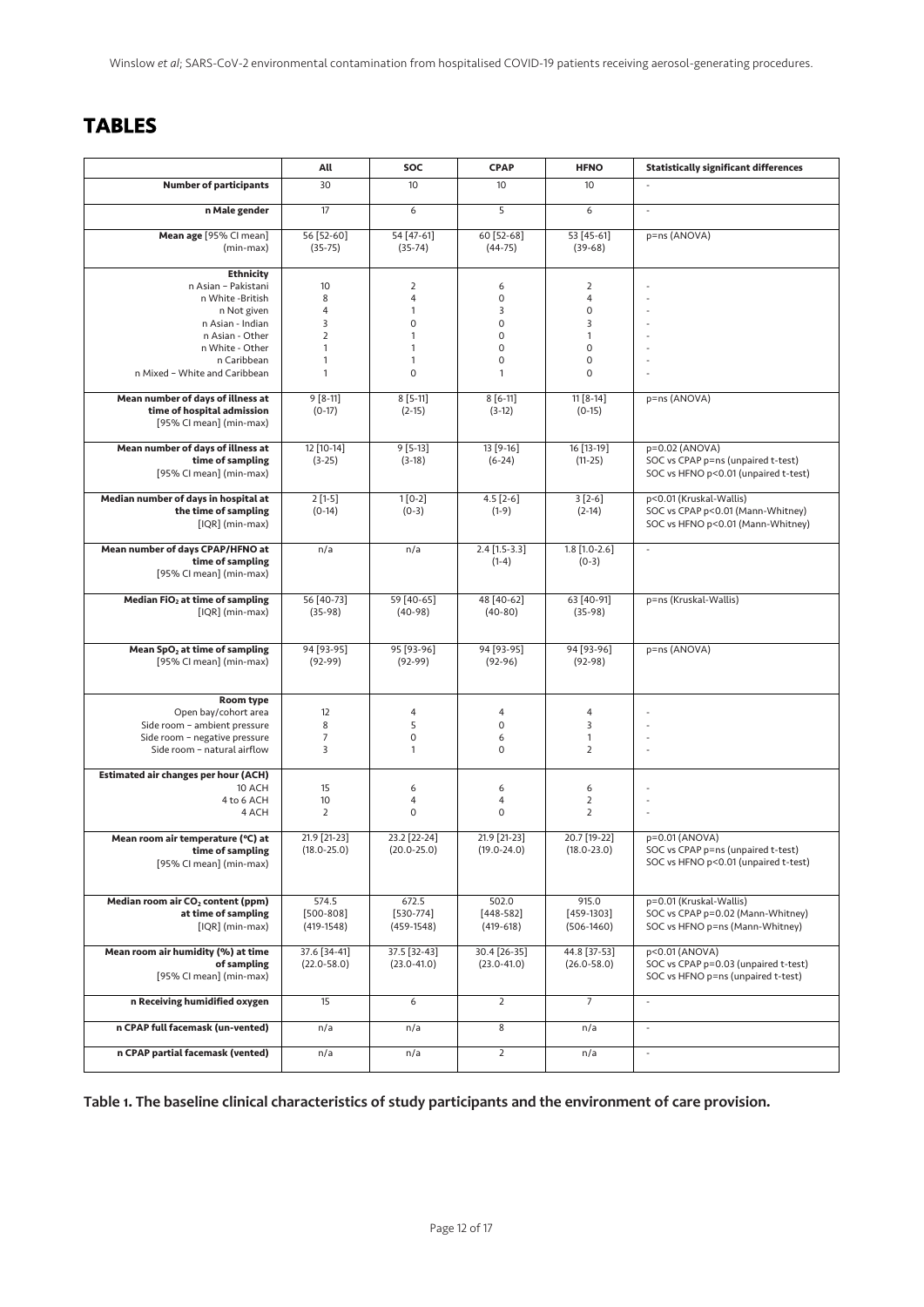*A total of 30 participants with moderate/severe COVID-19 were enrolled into the study. Paired t-tests were post-hoc analysis of differences between SOC and CPAP/HFNO study groups only. SOC, supplemental oxygen care. CPAP, continuous positive airway pressure. HFNO, high-flow nasal oxygen. FiO<sub>2</sub>, fraction of inspired oxygen. SpO<sub>2</sub>, oxygen saturation. CI, confidence interval. IQR, interquartile range. n/a, not applicable. ns, not significant.*

|                                                                                                                                                                                                                                              | All                          | SOC                           | <b>CPAP</b>                   | <b>HFNO</b>                 |
|----------------------------------------------------------------------------------------------------------------------------------------------------------------------------------------------------------------------------------------------|------------------------------|-------------------------------|-------------------------------|-----------------------------|
| <b>Number of participants</b>                                                                                                                                                                                                                | 30                           | 10                            | 10                            | 10                          |
| <b>Nasopharyngeal samples</b><br>Number positive/suspected-positive/negative (overall % positive or suspected-positive)<br>Mean CT value [95% CI] for lowest Ct value for E or ORF1a only                                                    | 21/1/8 (73%)<br>29.2 [27-32] | 8/1/1 (90%)<br>29.8 [26-34]   | 8/0/2 (80%)<br>31.2 [27-35]   | 5/0/5 (50%)<br>24.9 [18-32] |
| <b>Overall for air samples</b><br>Number positive/suspected-positive/negative (overall % positive or suspected-positive)                                                                                                                     | 4/10/76 (16%)                | 1/4/25 (17%)                  | 0/2/28(7%)                    | 3/4/23 (23%)                |
| Air samples collected with participant breathing normally (SOC or CPAP/HFNO off)<br>Number positive/suspected-positive/negative (overall % positive or suspected-positive)<br>Mean Ct value [95% CI] for lowest Ct value for E or ORF1a only | 2/4/24 (20%)<br>38.2 [35-41] | 1/2/7 (30%)<br>39.7 [32-48]   | 0/1/9 (10%)<br>$37.3$ [-]     | 1/1/8 (20%)<br>36.3 [7-66]  |
| Air samples collected with participant breathing normally (SOC or CPAP/HFNO on)<br>Number positive/suspected-positive/negative (overall % positive or suspected-positive)<br>Mean Ct value [95% CI] for lowest Ct value for E or ORF1a only  | 1/3/26 (13%)<br>39.0 [34-44] | 0/1/9 (10%)<br>$37.4[-]$      | $0/0/10(0\%)$<br>$-[.]$       | 1/2/7 (30%)<br>39.6 [31-48] |
| Air samples collected with participant coughing every 2min (SOC or CPAP/HFNO on)<br>Number positive/suspected-positive/negative (overall % positive or suspected-positive)<br>Mean Ct value [95% CI] for lowest Ct value for E or ORF1a only | 1/3/26 (13%)<br>38.6 [35-42] | 0/1/9 (10%)<br>$39.9$ [-]     | $0/1/9$ (10%)<br>$39.9$ [-]   | 1/1/8 (20%)<br>37.5 [13-63] |
| <b>Overall for surface samples</b><br>Number positive/suspected-positive/negative (overall % positive or suspected-positive)                                                                                                                 | 6/10/74 (18%)                | 1/4/25 (17%)                  | 3/3/24 (20%)                  | 2/3/25 (17%)                |
| <b>Floor surfaces</b><br>Number positive/suspected-positive/negative (overall % positive or suspected-positive)<br>Mean Ct value [95% CI] for lowest Ct value for E or ORF1a only                                                            | 5/4/21(30%)<br>37.3 [36-48]  | 1/1/8 (20%)<br>35.8 [18-54]   | 3/1/6 (40%)<br>36.8 [36-38]   | 1/2/7 (30%)<br>38.9 [37-41] |
| <b>Table surfaces</b><br>Number positive/suspected-positive/negative (overall % positive or suspected-positive)<br>Mean Ct value [95% CI] for lowest Ct value for E or ORF1a only                                                            | 0/3/27(10%)<br>39.0 [36-42]  | $0/2/8$ (20%)<br>38.5 [30-47] | 0/0/10 (0%)<br>$-[$ -]        | 0/1/9 (10%)<br>$40.0$ [-]   |
| <b>High-object surfaces</b><br>Number positive/suspected-positive/negative (overall % positive or suspected-positive)<br>Mean Ct value [95% CI] for lowest Ct value for E or ORF1a only                                                      | 1/3/26 (13%)<br>37.8 [35-41] | $0/1/9$ (10%)<br>$39.4[-]$    | $0/2/8$ (20%)<br>38.4 [32-45] | 1/0/9 (10%)<br>$34.8$ [-]   |

## **Table 2. The frequencies of SARS-CoV-2 RNA positive, suspected-positive and negative samples.**

*A Ct value <45 for both the SARS-CoV-2 E gene and ORF1a gene was considered a positive result. A suspected positive result was recorded when only E or ORF1a Ct values were <45. A negative result was recorded when both E and ORF1a Ct values were*  $\geq$ *45. Nasopharyngeal samples were collected according to local standard operating procedures and air samples and surfaces samples were collected per participant in accordance with the clinical study plan. There were no statistically significant differences in the Ct values of viral RNA in nasopharyngeal samples between study groups (p=ns, two-way ANOVA), and no statistically significant differences in the proportion of negative samples in each air and surface sample across the study groups (p=ns, Fisher's exact). Alternative statistical tables are available in supplementary material. SOC, supplemental oxygen care. CPAP, continuous positive airway pressure. HFNO, high-flow nasal oxygen. CI, confidence interval.*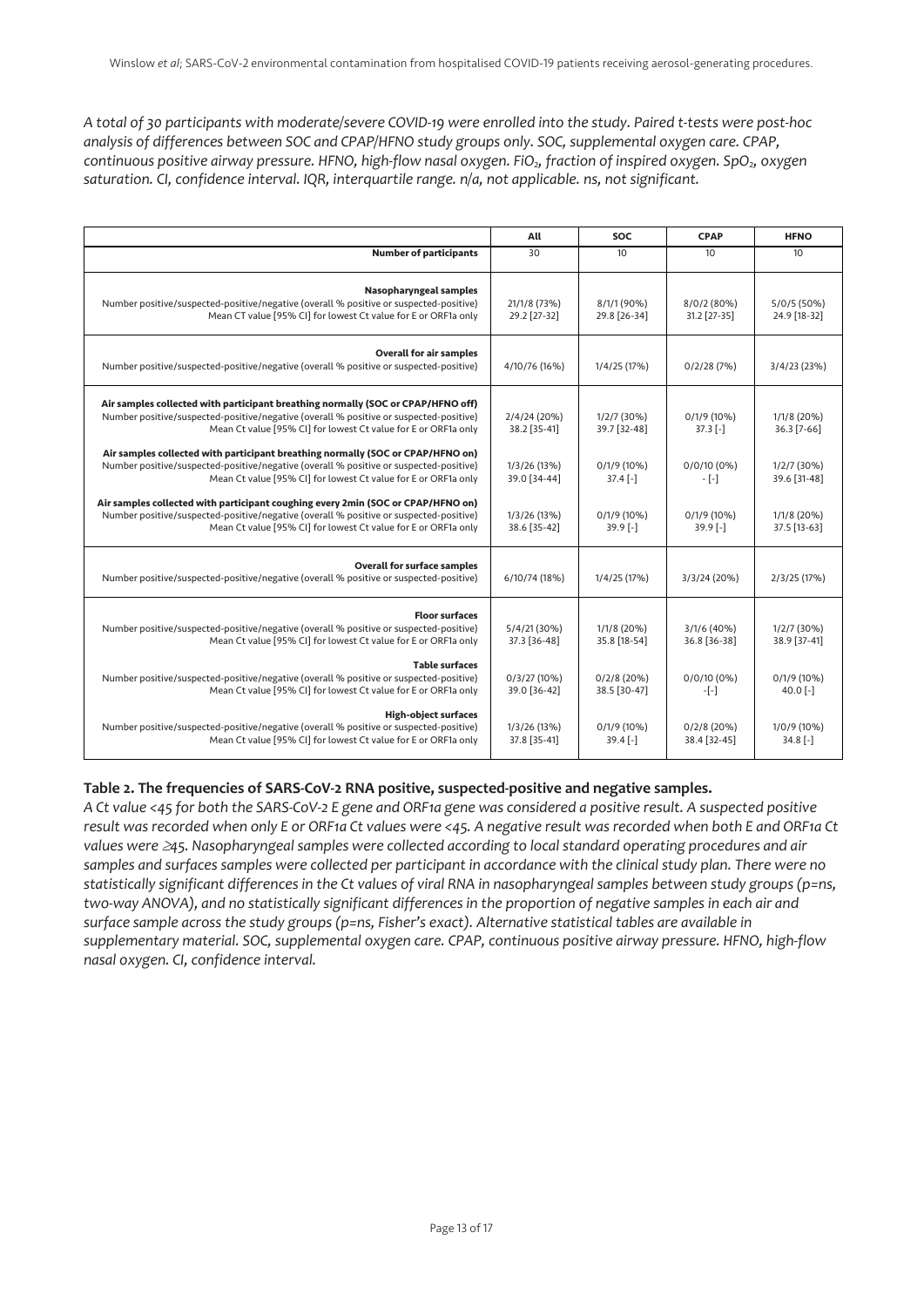## **NOTES**

#### Acknowledgements.

The authors wish to especially thank the participants and their families who were willing to contribute towards this research, and whilst under very difficult personal circumstances. We also wish to thank the local R&D nurses and BHSF Occupational Health for supporting this work.

## Sponsor and funding.

This report is independent research funded by the National Institute for Health Research (reference COVID-19-RSC and CO-CIN-01) and the Medical Research Council (reference MC\_PC\_19059). The views expressed in this publication are those of the author(s) and not necessarily those of the National Institute for Health Research or the Department of Health and Social Care. The University of Oxford is the Sponsor for the ISARIC WHO CCP-UK protocol.

#### Ethical approvals and study registrations.

Ethical approval and amendments for ISARIC was granted by South Central Oxford C Research Ethics Committee (reference 13/SC/0149). ISARIC WHO CCP-UK study registration ISRCTN 66726260. Written informed consent was obtained from all volunteers prior to study procedures. Study procedures were conducted at Birmingham Heartlands Hospital, Good Hope Hospital and the Queen Elizabeth Hospital Birmingham (part of University Hospitals Birmingham NHS Foundation Trust). Procedures were performed in accordance with ICH Good Clinical Practice (GCP) and local standard operating procedures (SOPs). The study was monitored by the Research Governance team at University Hospitals Birmingham NHS Foundation Trust.

## Author contributions.

RLW was the lead physician, analysed the data and wrote the manuscript. DMcA, GP and CAG instigated and designed the study. Sample collection and processing was performed by RLW, EW, IN, JZ and CAG. Laboratory analyses were performed by JZ and WB. Statistical analyses were performed by CJ, RL, RLW and CAG. All authors have reviewed and had input into the manuscript prior to submission.

#### Competing interests.

All authors have completed the ICMJE uniform disclosure form at www.icmje.org/coi\_disclosure.pdf and have no competing interests to declare.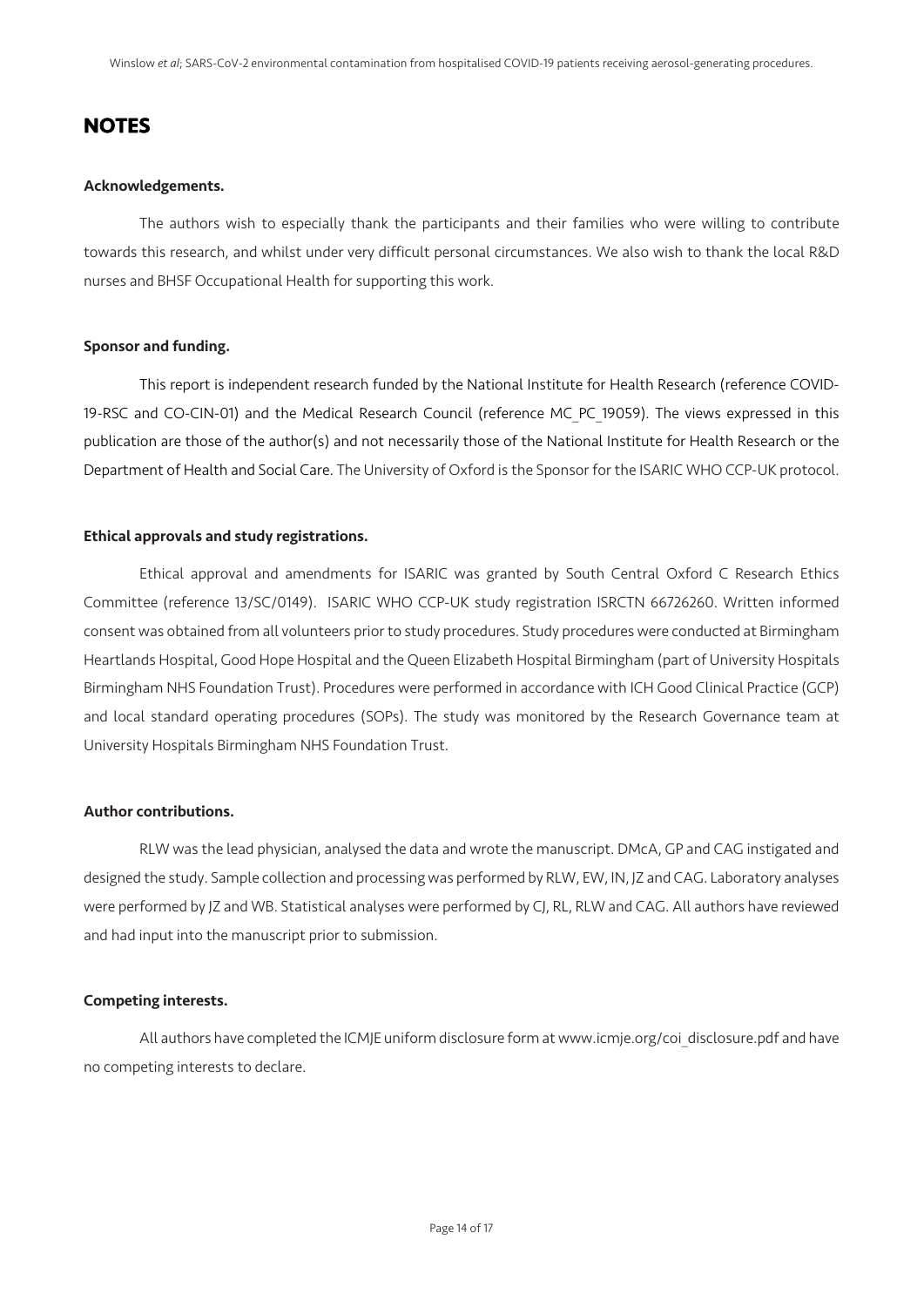# **REFERENCES**

1. World Health organisation. Transmission of SARS-CoV-2: implications for infection prevention precautions.: (WHO); 2020 [cited 2020 2 December]. Available from: https://www.who.int/newsroom/commentaries/detail/transmission-of-sars-cov-2-implications-for-infection-prevention-precautions accessed 2 December 2020.

2. Buonanno G, Stabile L, Morawska L. Estimation of airborne viral emission: Quanta emission rate of SARS-CoV-2 for infection risk assessment. *Environ Int* 2020;141:105794. doi: 10.1016/j.envint.2020.105794 [published Online First: 2020/05/18]

3. Docherty AB, Harrison EM, Green CA, et al. Features of 20 133 UK patients in hospital with covid-19 using the ISARIC WHO Clinical Characterisation Protocol: prospective observational cohort study. *BMJ* 2020;369:m1985. doi: 10.1136/bmj.m1985 [published Online First: 2020/05/24]

4. Ferreyro BL, Angriman F, Munshi L, et al. Association of Noninvasive Oxygenation Strategies With All-Cause Mortality in Adults With Acute Hypoxemic Respiratory Failure: A Systematic Review and Meta-analysis. *JAMA* 2020;324(1):57-67. doi: 10.1001/jama.2020.9524 [published Online First: 2020/06/05]

5. Williams TA, Finn J, Perkins GD, et al. Prehospital continuous positive airway pressure for acute respiratory failure: a systematic review and meta-analysis. *Prehosp Emerg Care* 2013;17(2):261-73. doi: 10.3109/10903127.2012.749967 [published Online First: 2013/02/05]

6. Public Health England. 6. COVID-19 infection prevention and control guidance: aerosol generating procedures. 2020; published online Aug 20 [cited 2021 14 February ]. Available from:

https://www.gov.uk/government/publications/wuhan-novel-coronavirus-infection-prevention-and-control/covid-19-infection-prevention-and-control-guidance-aerosol-generating-procedures accessed 14 February 2021.

7. Public Health England. COVID-19: personal protective equipment use for aerosol generating procedures. 2020; published online Jan 20. [cited 2021 14 February ]. Available from: https://www.gov.uk/government/publications/covid-19-personal-protective-equipment-use-for-aerosolgenerating-procedures accessed 14 February 2021.

8. Tran K, Cimon K, Severn M, et al. Aerosol generating procedures and risk of transmission of acute respiratory infections to healthcare workers: a systematic review. *PLoS One* 2012;7(4):e35797. doi: 10.1371/journal.pone.0035797 [published Online First: 2012/05/09]

9. de Wit E, van Doremalen N, Falzarano D, et al. SARS and MERS: recent insights into emerging coronaviruses. *Nat Rev Microbiol* 2016;14(8):523-34. doi: 10.1038/nrmicro.2016.81 [published Online First: 2016/06/28]

10. Gomez-Ochoa SA, Franco OH, Rojas LZ, et al. COVID-19 in Health-Care Workers: A Living Systematic Review and Meta-Analysis of Prevalence, Risk Factors, Clinical Characteristics, and Outcomes. *Am J Epidemiol* 2021;190(1):161-75. doi: 10.1093/aje/kwaa191 [published Online First: 2020/09/02]

11. Shields A, Faustini SE, Perez-Toledo M, et al. SARS-CoV-2 seroprevalence and asymptomatic viral carriage in healthcare workers: a cross-sectional study. *Thorax* 2020 doi: 10.1136/thoraxjnl-2020-215414 [published Online First: 2020/09/13]

12. Ong SWX, Lee PH, Tan YK, et al. Environmental contamination in a coronavirus disease 2019 (COVID-19) intensive care unit-What is the risk? *Infect Control Hosp Epidemiol* 2020:1-9. doi: 10.1017/ice.2020.1278 [published Online First: 2020/10/22]

13. Chia PY, Coleman KK, Tan YK, et al. Detection of air and surface contamination by SARS-CoV-2 in hospital rooms of infected patients. *Nat Commun* 2020;11(1):2800. doi: 10.1038/s41467-020-16670-2 [published Online First: 2020/05/31]

14. Santarpia JL, Rivera DN, Herrera VL, et al. Aerosol and surface contamination of SARS-CoV-2 observed in quarantine and isolation care. *Sci Rep* 2020;10(1):12732. doi: 10.1038/s41598-020-69286-3 [published Online First: 2020/07/31]

15. Guo ZD, Wang ZY, Zhang SF, et al. Aerosol and Surface Distribution of Severe Acute Respiratory Syndrome Coronavirus 2 in Hospital Wards, Wuhan, China, 2020. *Emerg Infect Dis* 2020;26(7):1583-91. doi: 10.3201/eid2607.200885 [published Online First: 2020/04/11]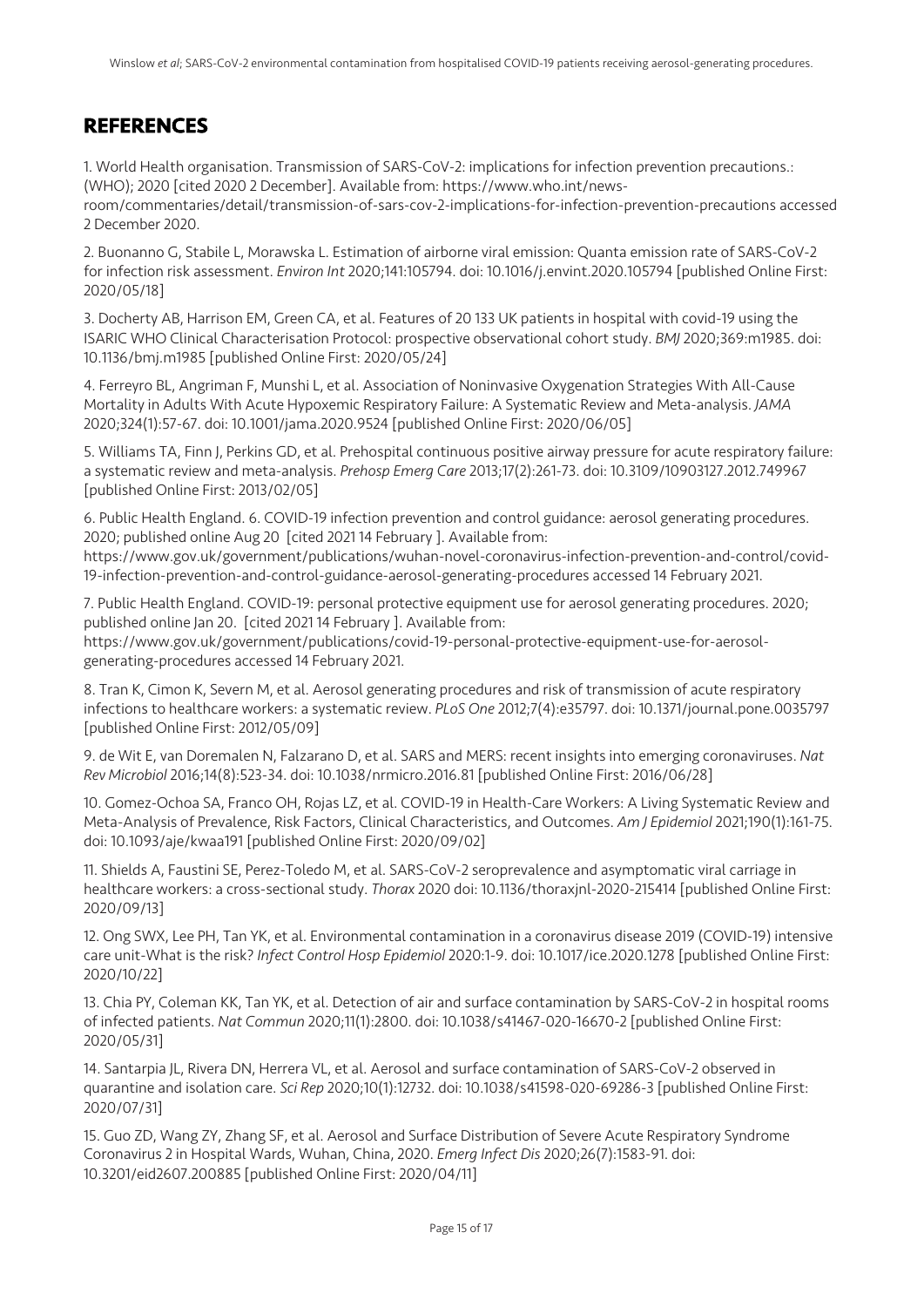16. Zhou J, Otter JA, Price JR, et al. Investigating SARS-CoV-2 surface and air contamination in an acute healthcare setting during the peak of the COVID-19 pandemic in London. *Clin Infect Dis* 2020 doi: 10.1093/cid/ciaa905 [published Online First: 2020/07/08]

17. Lomont A, Boubaya M, Khamis W, et al. Environmental contamination related to SARS-CoV-2 in ICU patients. *ERJ Open Res* 2020;6(4) doi: 10.1183/23120541.00595-2020 [published Online First: 2020/12/02]

18. Ahn JY, An S, Sohn Y, et al. Environmental contamination in the isolation rooms of COVID-19 patients with severe pneumonia requiring mechanical ventilation or high-flow oxygen therapy. *J Hosp Infect* 2020;106(3):570-76. doi: 10.1016/j.jhin.2020.08.014 [published Online First: 2020/08/24]

19. Lei H, Ye F, Liu X, et al. SARS-CoV-2 environmental contamination associated with persistently infected COVID-19 patients. *Influenza Other Respir Viruses* 2020;14(6):688-99. doi: 10.1111/irv.12783 [published Online First: 2020/06/25]

20. Lednicky JA, Lauzardo M, Fan ZH, et al. Viable SARS-CoV-2 in the air of a hospital room with COVID-19 patients. *Int J Infect Dis* 2020;100:476-82. doi: 10.1016/j.ijid.2020.09.025 [published Online First: 2020/09/20]

21. Gaeckle NT, Lee J, Park Y, et al. Aerosol Generation from the Respiratory Tract with Various Modes of Oxygen Delivery. *Am J Respir Crit Care Med* 2020;202(8):1115-24. doi: 10.1164/rccm.202006-2309OC [published Online First: 2020/08/22]

22. Wilson NM, Marks GB, Eckhardt A, et al. The effect of respiratory activity, non-invasive respiratory support and facemasks on aerosol generation and its relevance to COVID-19. *Anaesthesia* 2021 doi: 10.1111/anae.15475 [published Online First: 2021/03/31]

23. Hamilton FG, D Arnold, S Sheikh, K Ward, J Brown, E Moran, C White, A Morley, AERATOR group, B Bzdek, J Reid, N Maskell, JW Dodd. Risk and mitigation of aerosolisation from lung function testing: results from the AERATOR study. *medRxiv 2021030621253033* 2021 doi: 10.1101/2021.03.06.21253033

24. Jermy MC, Spence CJT, Kirton R, et al. Assessment of dispersion of airborne particles of oral/nasal fluid by high flow nasal cannula therapy. *PLoS One* 2021;16(2):e0246123. doi: 10.1371/journal.pone.0246123 [published Online First: 2021/02/13]

25. Perkins GD, Couper K, Connolly B, et al. RECOVERY- Respiratory Support: Respiratory Strategies for patients with suspected or proven COVID-19 respiratory failure; Continuous Positive Airway Pressure, High-flow Nasal Oxygen, and standard care: A structured summary of a study protocol for a randomised controlled trial. *Trials* 2020;21(1):687. doi: 10.1186/s13063-020-04617-3 [published Online First: 2020/07/31]

26. World Health Organization (WHO). Surface sampling of coronavirus disease (COVID-19): a practical "how to" protocol for health care and public health professionals, 18 February 2020, version 1.1. : World Health Organization.; 2020 [cited 2020 2 December ]. Available from: https://apps.who.int/iris/handle/10665/331058 accessed 2 December 2020.

27. Corman VM, Landt O, Kaiser M, et al. Detection of 2019 novel coronavirus (2019-nCoV) by real-time RT-PCR. *Euro Surveill* 2020;25(3) doi: 10.2807/1560-7917.ES.2020.25.3.2000045 [published Online First: 2020/01/30]

28. Specific primers and probes for detection of 2019 novel coronavirus National Institute for Viral Disease Control and Prevention.2020 [Available from: http://ivdc.chinacdc.cn/kyjz/202001/t20200121\_211337.html.

29. World Health Organisation (WHO). WHO In House Assays. : WHO; 2020 [cited 2021 5 January ]. Available from: https://www.who.int/docs/default-source/coronaviruse/whoinhouseassays.pdf accessed 5 January 2021.

30. Zhou J, Wu J, Zeng X, et al. Isolation of H5N6, H7N9 and H9N2 avian influenza A viruses from air sampled at live poultry markets in China, 2014 and 2015. *Euro Surveill* 2016;21(35) doi: 10.2807/1560-7917.ES.2016.21.35.30331

31. Hogg R, Zimmerman, D. and Tanis, E. Probability and statisitcal inference. 9 ed: Pearson 2014.

32. Zou L, Ruan F, Huang M, et al. SARS-CoV-2 Viral Load in Upper Respiratory Specimens of Infected Patients. *N Engl J Med* 2020;382(12):1177-79. doi: 10.1056/NEJMc2001737 [published Online First: 2020/02/20]

33. He X, Lau EHY, Wu P, et al. Temporal dynamics in viral shedding and transmissibility of COVID-19. *Nat Med* 2020;26(5):672-75. doi: 10.1038/s41591-020-0869-5 [published Online First: 2020/04/17]

34. Pan Y, Zhang D, Yang P, et al. Viral load of SARS-CoV-2 in clinical samples. *Lancet Infect Dis* 2020;20(4):411-12. doi: 10.1016/S1473-3099(20)30113-4 [published Online First: 2020/02/28]